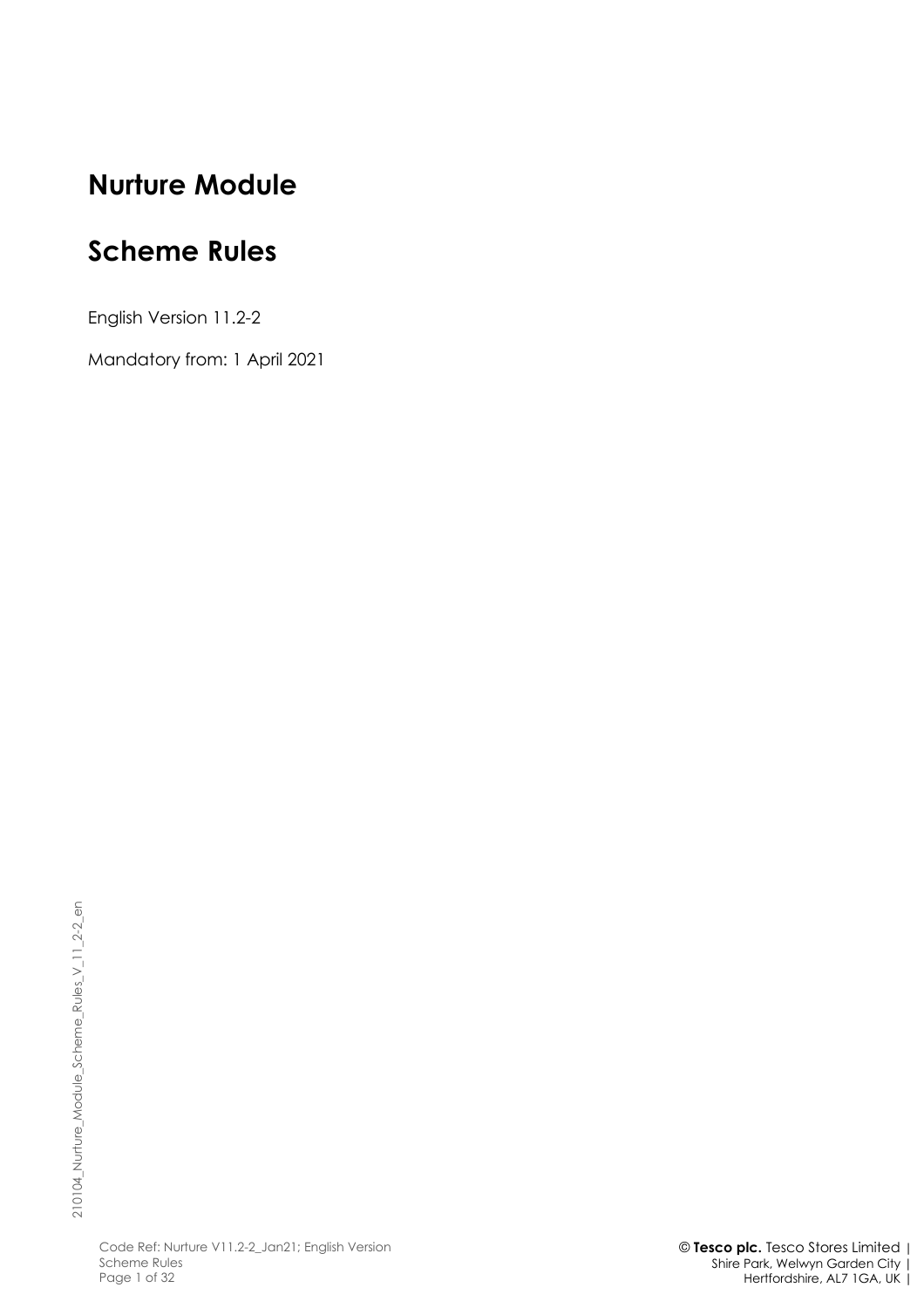# **TABLE OF CONTENTS**

| 1. |     |                                                                    |  |  |  |
|----|-----|--------------------------------------------------------------------|--|--|--|
| 2. |     |                                                                    |  |  |  |
| 3. |     |                                                                    |  |  |  |
| 4. |     |                                                                    |  |  |  |
| 5. |     |                                                                    |  |  |  |
|    |     |                                                                    |  |  |  |
| 6. |     |                                                                    |  |  |  |
|    | 6.1 |                                                                    |  |  |  |
|    | 6.2 |                                                                    |  |  |  |
|    |     |                                                                    |  |  |  |
| 7. |     |                                                                    |  |  |  |
|    | 7.1 |                                                                    |  |  |  |
|    |     |                                                                    |  |  |  |
| 8. |     |                                                                    |  |  |  |
|    | 8.1 |                                                                    |  |  |  |
|    |     |                                                                    |  |  |  |
| 9. |     |                                                                    |  |  |  |
|    | 9.1 |                                                                    |  |  |  |
|    | 9.2 | NOTIFICATION OF NON-CONFORMANCES AND CORRECTIVE ACTIONS 13         |  |  |  |
|    | 9.3 |                                                                    |  |  |  |
|    | 9.4 | CANCELLATION REGARDING THE CONFORMANCE WITH THE NURTURE MODULE  13 |  |  |  |
|    | 9.5 |                                                                    |  |  |  |
|    |     |                                                                    |  |  |  |
|    |     |                                                                    |  |  |  |
|    |     |                                                                    |  |  |  |
|    |     |                                                                    |  |  |  |
|    |     |                                                                    |  |  |  |
|    |     |                                                                    |  |  |  |
|    |     | ANNEX 1.2 ALIGNMENT OF GLOBALG.A.P. AND NURTURE CERTIFICATES17     |  |  |  |
|    |     |                                                                    |  |  |  |
|    |     |                                                                    |  |  |  |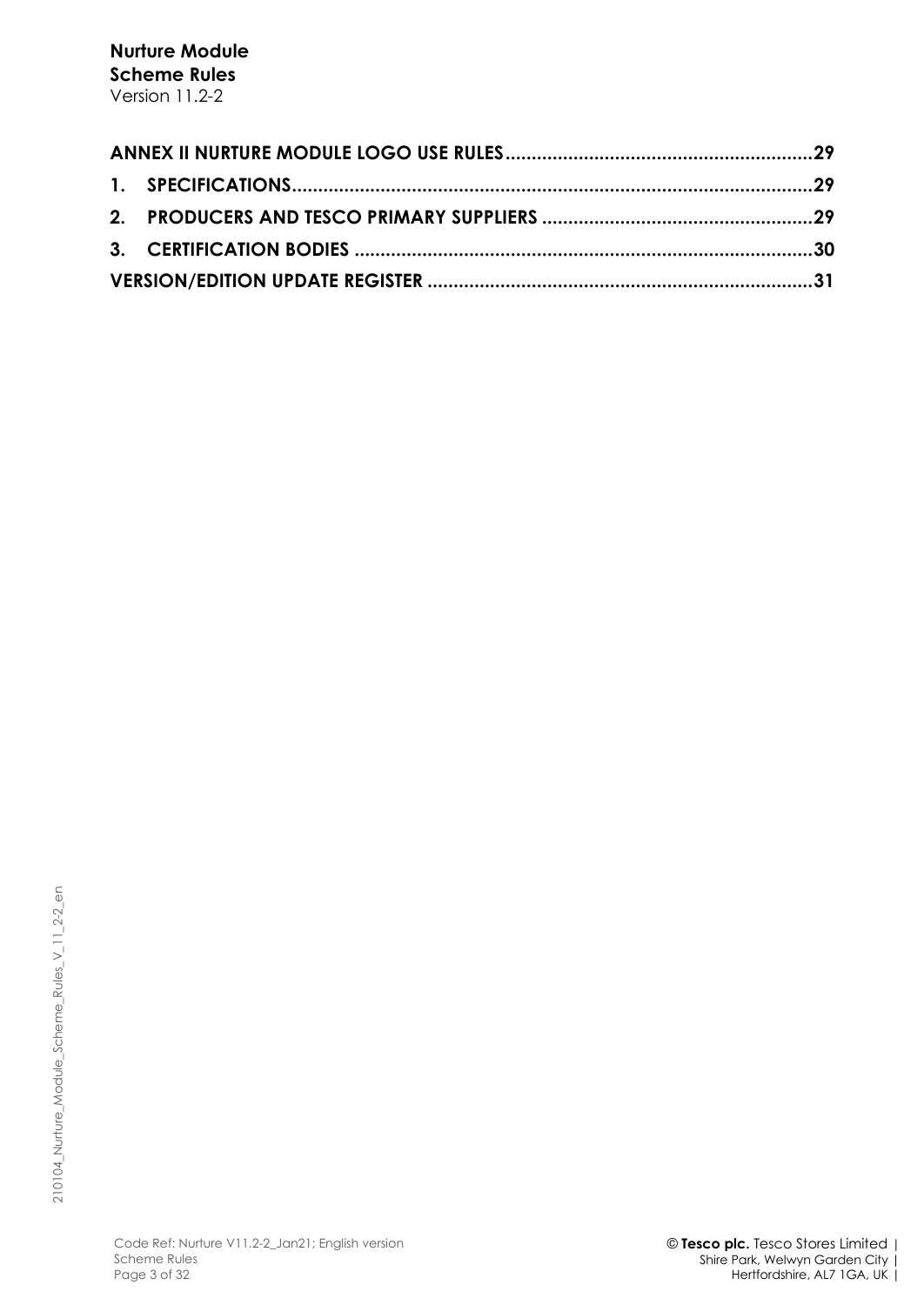# **1. INTRODUCTION**

This document describes the rules for any party seeking certification against the Tesco Nurture Module version 11.2 (hereinafter referred to only as Nurture Module).

The Nurture Module builds upon the GLOBALG.A.P. Integrated Farm Assurance (IFA) standard in its currently applicable version and adds additional rules and control points.

Tesco developed Tesco Nature's Choice, re-branded as the Tesco Nurture Scheme (TN), which has been implemented through a code of practice since 1991. This scheme identifies key principles and practices that, when complied with by Tesco's producers and suppliers of fresh fruit, vegetables, and flowers and ornamentals, will ensure that their production and produce handling systems are sustainable, environmentally sound, and responsible.

In 2016, Tesco decided to restructure the scheme in a way that builds upon the current version of the IFA standard. Many of the producers that participate in the TN also have GLOBALG.A.P. certification. In order to increase efficiencies in the assessment process, Tesco identified the overlap of both schemes and decided to assess the control points that are specific to the Nurture Programme as the Nurture Module on top of the IFA standard for fresh produce.

For the sake of simplicity, this document will use the terms "certified products" and "certified producers". However, products and producers, themselves are not certified. "Certified product" refers instead to a product originating from a Nurture Module certified production process. "Certified producer/producer group" refers to a producer/producer group whose production processes have been certified.

# **2. OWNERSHIP AND SCOPE**

This add-on is called the Nurture Module and is the property of Tesco plc:

Tesco Stores Limited, Checkout Building, Shire Park, Welwyn Garden City, Hertfordshire, AL7 1GA, UK

The transition to the new add-on started in 2017 and finished by the end of 2018. Ultimately, the scope of the Nurture Module includes all products that can be produced under the IFA standard for Fruit and Vegetables or Flowers and Ornamentals that are supplied to Tesco stores in the UK. The current GLOBALG.A.P. product list for Fruit and Vegetables and Flowers and Ornamentals also applies to the Nurture Module.

# **3. VALIDITY OF THE DOCUMENTS**

All assessments outside of the UK performed after 31 March 2021 shall be performed according to version 11.2-2 only. Annex I of this document explains how producers can align the validity of their Nurture Module and GLOBALG.A.P. certificates in case this has not been done yet.

# **4. ADMINISTRATION AND CERTIFICATION**

GLOBALG.A.P. c/o FoodPLUS GmbH is the appointed Nurture Module service provider for the scheme administration. This includes management and integrity services with the certification bodies that carry out the assessment of the producers as well as maintenance and provision of database services to Tesco and its primary suppliers.

The ongoing review of the scheme rules, control points and compliance criteria, and guidance documents as well as the management of certification body (CB) and assessor applications, complaints, or appeals will be managed by the Nurture Governance Committee (NGC).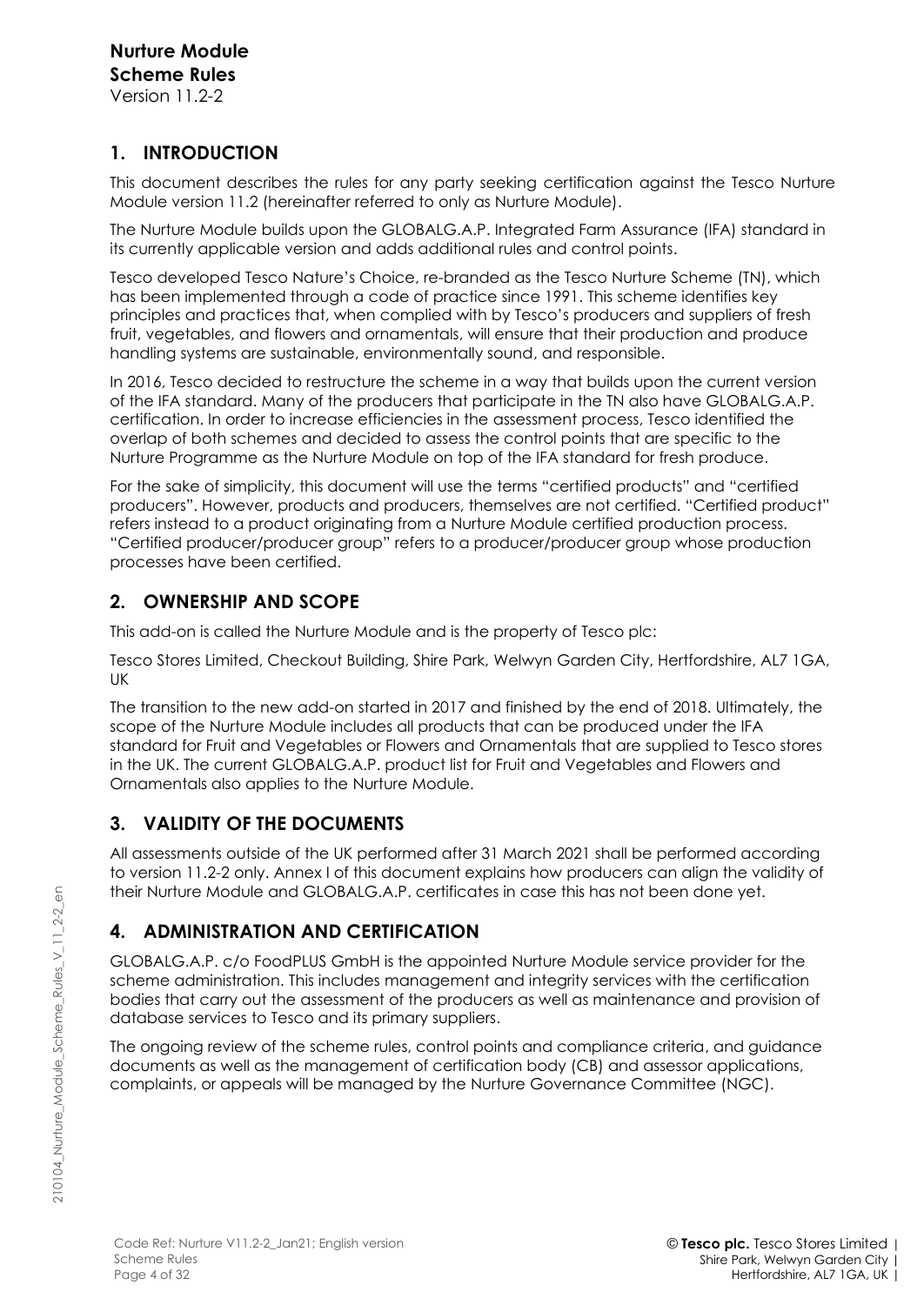# **5. NORMATIVE DOCUMENTS**

The producers and traders of products deriving from Nurture Module certified production processes have to be aware of the obligations and responsibilities as defined within the normative documents. The latest version of the normative documents can be downloaded on the GLOBALG.A.P. website. The normative documents may also be provided by the approved Nurture Module CBs. The Nurture Module normative documents will be periodically reviewed by the NGC.

The NGC may approve guidance to aid clarification of specific areas, which will be classified as supplementary add-on documents. These changes will be notified as described above. GLOBALG.A.P. shall inform the Nurture Module approved CBs about changes in the normative documents, which shall in turn inform their producers registered for the Nurture Module.

The following Nurture Module normative documents provide information for the implementation and assessment of the Nurture Module:

- a) **"Nurture Module Scheme Rules"** (this document) describes the basic steps and considerations relevant for the applicant producer to obtain Nurture Module certification. They set the rules on how the registration, audit, and certification processes work, as well as describe the relationship between producers, Tesco, primary suppliers, and CBs.
- b) **"Nurture Module Certification Body and Integrity Programme Rules"** describes the relationships between the CBs, Tesco, and GLOBALG.A.P. They set the rules for CB and inspector/auditor approval and the integrity programme.
- c) **"Nurture Module Control Points and Compliance Criteria"** define additional compliance requirements that producers with IFA certification are required to implement and be assessed against.
- d) **The Nurture Module checklists** consist of the relevant IFA checklists and of the additional Nurture Module control points and compliance criteria.

There will be two different checklist versions:

- Individual Producer/Option 1 Multisite without QMS
- Producer Group/Option 2/Option 1 Multisite with QMS

The checklists shall be used for external assessments, internal group assessments, and selfassessments. The Nurture Module assessment becomes valid only when the completed checklist has been uploaded to the GLOBALG.A.P. database.

The CB shall upload the checklist to the GLOBALG.A.P. Audit Online Hub.

Once the CB uploads the Nurture Module checklist, the checklist will be visible to the following:

- The Tesco team
- The GLOBALG.A.P. Secretariat
- The Tesco primary suppliers (based on individual release by the producer)
- The CB that is the producer's trustee for the Nurture Module

e) **"Guidelines for Nurture Module"** interpret certain complex rules of the Nurture Module.

Visibility of data is described in Annex I.4 "Nurture Module Data Access Rules".

Unless otherwise specified in the Nurture Module scheme rules and the Nurture Module certification body and integrity programme rules, the GLOBALG.A.P. general regulations parts I, II, and III, and the Crops rules apply.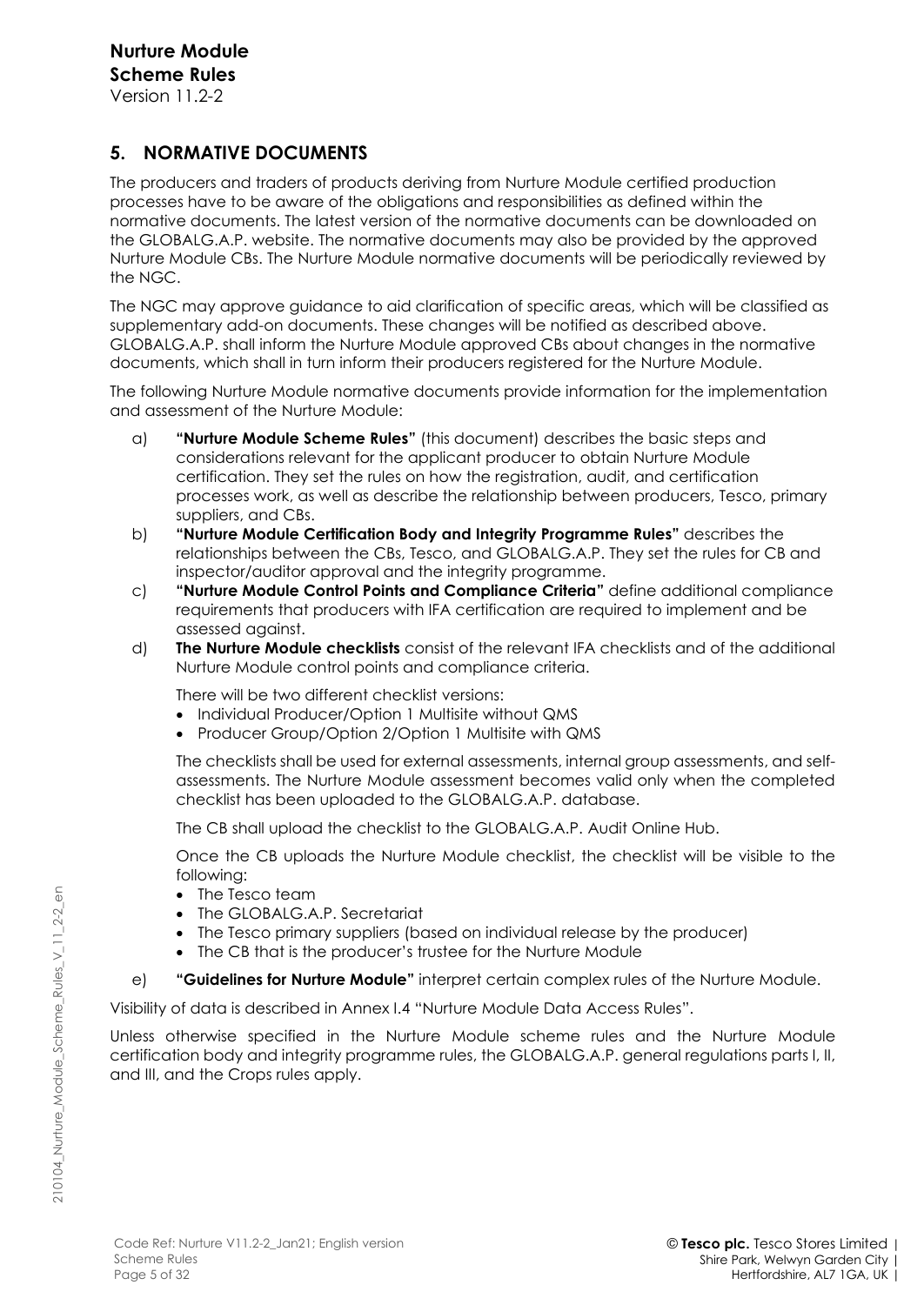Version 11.2-2

# **5.1 Document Control**

- a) The latest versions of the Nurture Module documents can be downloaded free of charge from the GLOBALG.A.P. website and are available from all approved CBs.
- b) Language: Original documents are in English. The Nurture Module documents may be made available in other languages. In case of discrepancy between translations, the English version shall prevail.
- c) Changes to the documents:
	- (i) Normative documents are identified with a unique document code and a version number and date.
	- (ii) The date in the version name indicates the date of publication of the document.
	- (iii) A change in the first digit (e.g., change from 1.x to 2.0) indicates a version change. A change in the second digit indicates updates of the same version.
	- (iv) Updates can be made independently in the scheme rules, certification body and integrity programme rules, and checklists, but a version change affects all normative documents.
	- (v) The updates are sent as official communication by GLOBALG.A.P. to all Nurture Module approved CBs and made available to Tesco primary suppliers on the Tesco Supplier Network portal. CBs are responsible for informing their clients of such updates.
	- (vi) The NGC is the final arbiter for all technical and scheme management decisions and interpretations.

# **6. APPLICATION OPTIONS**

- a) Application to the Nurture Module assessment is open only to individual producers or producer groups that supply Tesco. Producers will be registered in the GLOBALG.A.P. database via an approved CB. Before registration, the CB needs to confirm that the producer is an existing Tesco producer or a prospective producer directly linked to an approved primary supplier of Tesco. Producers may supply Tesco via more than one Tesco primary supplier (e.g., if the producer supplies the UK and Republic of Ireland markets).
- b) The Nurture Module assessment scope shall be limited to only products supplied to Tesco. Nurture Module certification is not permitted for:
	- (i) non-Nurture Module producers supplying other customers via the Tesco primary supplier
	- (ii) non-Nurture Module products grown alongside Nurture Module products (in the case of parallel production)
- c) This means products may only be assessed against Tesco Nurture if there is a current programme to supply Tesco in place. Certifying all products and sites of a producer/producer group is not permitted unless all products are to be supplied solely to Tesco.
- d) GLOBALG.A.P. and Tesco shall monitor compliance with these requirements. Sanctions may be applied to suppliers, producers, and CBs where there is evidence of nonconformance with these requirements.

# **6.1 Tesco Primary Suppliers**

- a) Tesco primary suppliers are companies who sell directly to Tesco. They may be producers or traders.
- b) All Tesco primary suppliers, except those who are producers who sell directly to Tesco, shall contact GLOBALG.A.P. Secretariat and apply for a Bookmarking account. GLOBALG.A.P. will grant Tesco primary suppliers access to the GLOBALG.A.P. database and provide instructions on how to manage lists of their producers in the database. A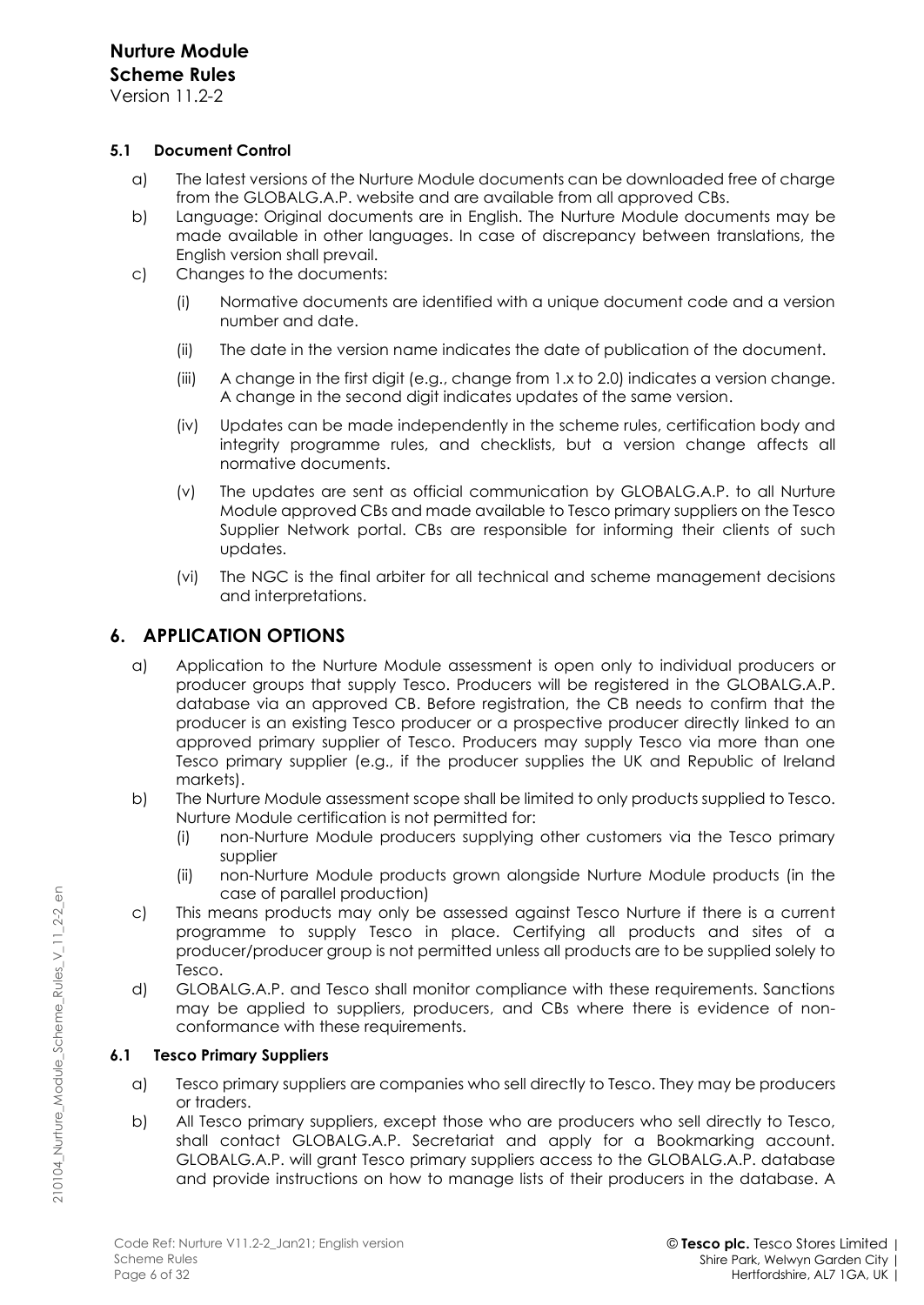supporting document with bookmarking instructions for Tesco primary suppliers is available for guidance.

- c) The Tesco primary suppliers shall manage their certified supplier base via the GLOBALG.A.P. Bookmarking system.
- d) The Tesco primary suppliers shall inform the relevant CBs which producers/producer groups and which products are to be assessed.

### **6.2 Producers**

- a) Only producers who are connected with a Tesco primary supplier and whose production processes are certified or in process of being certified against the IFA standard may apply for an assessment through a Nurture Module approved CB. A Nurture Module assessment cannot be carried out if the producer does not have a valid GLOBALG.A.P. certificate, as Nurture Module certification relies on and complements the IFA standard.
- b) Applicants can apply for an assessment under one of the valid certification options as described below. A detailed description of the below described certification options is available in the current version of the GLOBALG.A.P. general regulations.

# **6.2.1 Certification Options**

Certification options follow the same rules as the currently valid GLOBALG.A.P. general regulations.

### **Option 1 – Individual Certification**

- a) An individual producer applies.
- b) An individual producer is the certificate holder once certified.

### **Option 1 – Multisite without Implementation of a Quality Management System**

a) An individual producer or one organization owns several production sites that do not function as separate legal entities.

### **Option 1 – Multisite with Implementation of a Quality Management System**

- a) An individual producer or one organization owns several production sites that *do not* function as separate legal entities, but a quality management system (QMS) has been implemented.
- b) In this case the GLOBALG.A.P. general regulations part II "Quality Management System Rules" shall apply.

### **Option 2 – Group Certification**

- a) A producer group applies for group certification.
- b) The group, as a legal entity, is the certificate holder once certified.
- c) A group shall have a QMS implemented and comply with rules set out in the GLOBALG.A.P. general regulations part II "Quality Management System Rules".

#### **6.3 Producer Confirmation Process**

- a) At the start of each growing season, approved Tesco primary suppliers shall inform the relevant CBs which producers/producer groups and which products are to be assessed.
- b) The list shall include sufficient detail to enable the CB to carry out the Nurture Module assessment and at minimum the producer name, address, GLOBALG.A.P. Number (GGN), producer group member details, products supplied to Tesco, and the O-Key of the Tesco primary supplier.
- c) If additional producers require a Nurture Module assessment during the season, the Tesco primary supplier shall notify the relevant CB.
- d) The Nurture Module assessment cannot take place without a current (for the coming cycle) confirmation of the producer/producer group by the Tesco primary supplier.
- e) If potential producers contact a CB to request a Nurture Module assessment after the initial list of producers has been submitted, the CB shall confirm the producer with the relevant Tesco primary supplier before accepting to conduct the Nurture Module assessment.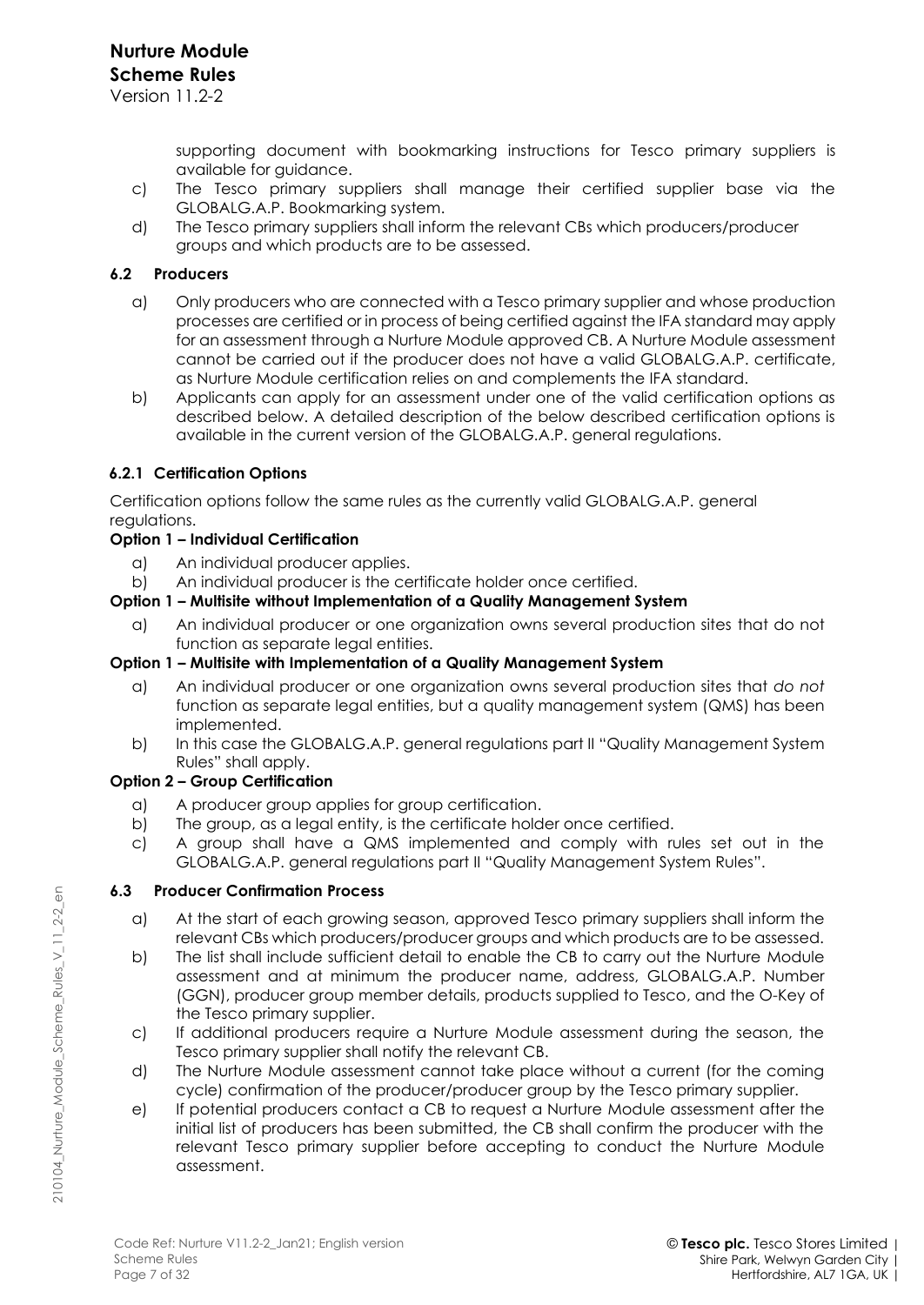Version 11.2-2

- f) The CB shall also validate the approval of the primary supplier with GLOBALG.A.P. customer support at least once every year and when receiving confirmation from a previously not validated primary supplier. The CB shall keep record of this verification for at least 3 years.
- g) If a producer is delisted, the Tesco primary supplier shall inform the relevant CB, who shall cancel the Nurture Module certificate in the GLOBALG.A.P. database and cancel any upcoming assessments (including unannounced/surveillance).
- h) If a certified producer is transferred to a different Tesco primary supplier, the new Tesco primary supplier shall inform the CB of the change.
- i) In all cases above, the CB shall keep record of the confirmation by the Tesco primary supplier for at least 3 years.

# **7. REGISTRATION PROCESS**

### **7.1 Registration**

Registration for the relevant IFA standard in its current version is a pre-requisite for a producer (applicant) to apply for the Nurture Module.

### **7.1.1 General**

- a) The applicant shall register for the Nurture Module via the CB that carries out the IFA certification. Contact information of Nurture Module approved CBs is available on the GLOBALG.A.P. website.
- b) The CB is responsible for the registration of the applying producer in the GLOBALG.A.P. database and for data updates.
- c) The registration process follows the GLOBALG.A.P. general regulations in its currently applicable version.
- d) By registering, the applicant commits to comply with the following:
	- (i) Provision of additional registration data as specified in the Nurture Module registration form and in "Nurture Module Data Access Rules"
	- (ii) Communication of all data updates that are relevant for the registration to the CB (e.g., update of responsible persons, detected non-conformities, new products, new sites)
	- (iii) Accept "Nurture Module Data Access Rules"
- e) Confidentiality and data access:
	- (i) The Nurture Module data access rules regulate the access of different users of the GLOBALG.A.P. database.
	- (ii) During registration, applicants give written permission to GLOBALG.A.P., Tesco, and the appointed CB to use the registration data for internal processes and sanctioning procedures if applicable, as well as consent to Tesco, designated Tesco primary supplier, and GLOBALG.A.P. to access the Nurture Module checklist with the assessment results.
	- (iii) Producers can assign additional data access (to the Nurture Module checklist) to individual companies (Nurture Module Observer companies). To identify these companies, the producer needs to provide their O-Key to the CB.
	- (iv) The CB shall ask Tesco for authorization to certify producers who declare two O-Key numbers (i.e., two Tesco primary suppliers) for the same product. These scenarios shall not be certified without Tesco's approval.
	- (v) CBs shall not release any data to other third parties without the written consent of the applicant.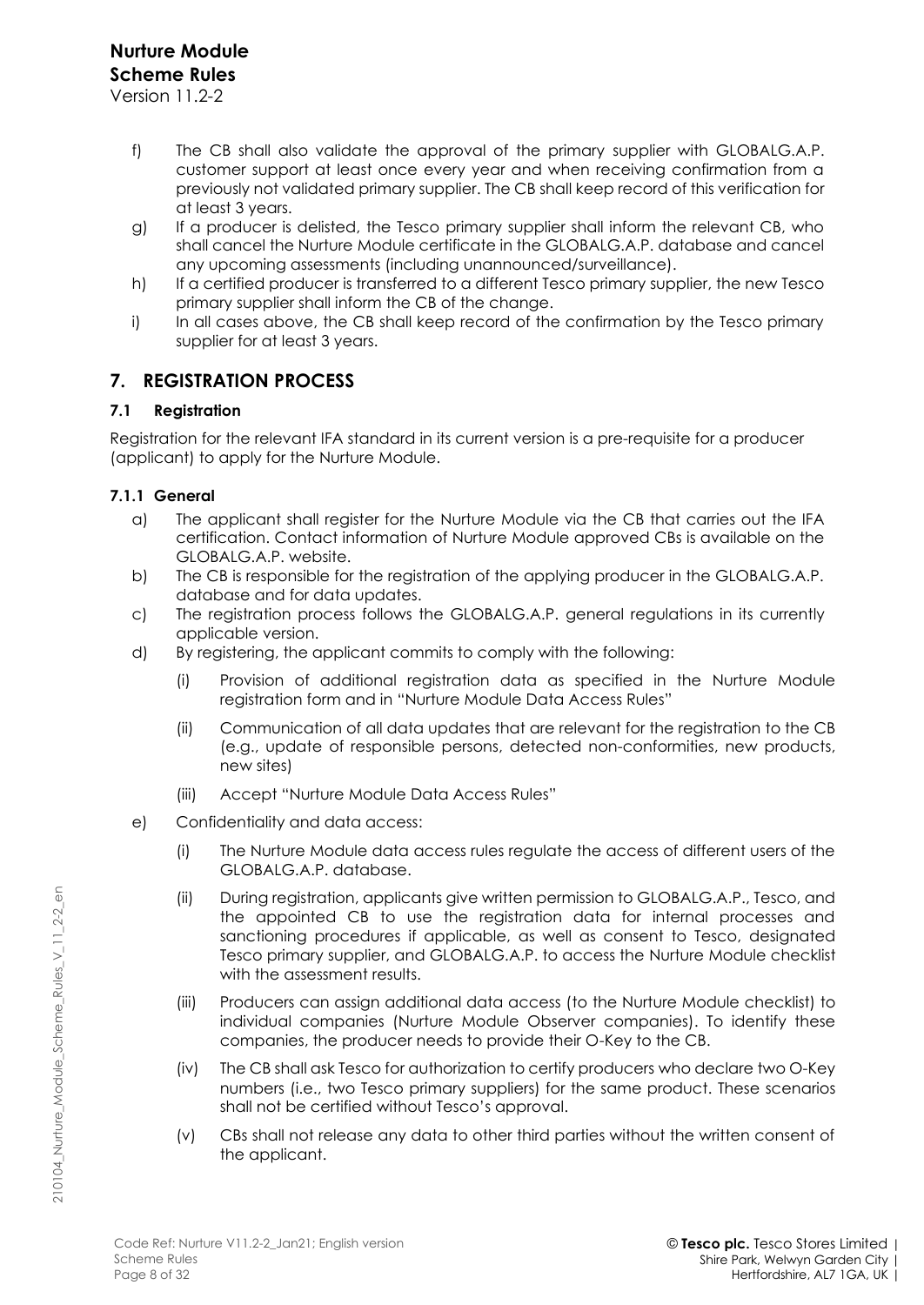Version 11.2-2

f) The Nurture Module scheme management and the NGC reserve the right to refuse/terminate participation of a producer to prevent the scheme being brought into disrepute.

### **7.1.2 Parallel Production or Parallel Ownership**

Parallel production of Nurture Module certified and not Nurture Module certified products (GLOBALG.A.P. or not GLOBALG.A.P. certified) is allowed.

Control measures to prevent mixing of products shall comply with IFA version 5 AF 13 ("Traceability and Segregation") and AF 14 ("Mass Balance") and is evaluated under requirement NM 5 in the Nurture Module checklist.

# **7.2 Acceptance**

For the registration to be accepted, applicants shall satisfy *all* the following conditions:

- a) Submit to the CB the Nurture Module registration form, which shall include all necessary information. Applicants shall have formally committed to comply with the obligations indicated in this document.
- b) With the acceptance of the applicant in the GLOBALG.A.P. database, GLOBALG.A.P. will charge the CB the applicable Nurture Module certificate license fee as set out in the current Nurture Module fee table.
- c) The registration and acceptance process shall be finalized *before* an assessment can take place.

# **8. ASSESSMENT PROCEDURES**

### **8.1 Self-Assessments/Internal Inspections**

The same rules as for the IFA standard apply.

Producers and producer groups shall also use the Nurture Module checklist for their selfassessments and internal inspections and assess compliance with all control points.

Not conducting the self-assessment for the Nurture Module will result in failure to achieve Nurture Module certification.

### **8.2 Third-Party Assessments**

- a) Nurture Module certification requires a third-party inspection/audit against the IFA standard version 5 and assessments against the Nurture Module conducted by a Nurture Module approved assessor who meets the requirements set out in the Nurture certification body and integrity programme rules.
- b) Inspections/audits against the IFA standard and assessments against the Nurture Module shall always be carried out simultaneously and by the same assessor and CB.
- c) The applicant shall give the CB and its assessors reasonable access to all installations and documents that are seen to be relevant to the objectives and scope of the Nurture Module assessment process.

# **8.2.1 Nurture Module Assessment Timing**

- a) The initial assessment of the Nurture Module shall be timed to ensure that assessment takes place during the principal crop harvesting or handling activity period so that all pesticide records, harvesting techniques, hygiene policies, etc. can be checked. The principal crop is the one from which the producer sells the highest volume to Tesco.
- b) For initial assessment to producers who grow multiple crops to be certified against the Nurture Module within a consecutive harvesting season, crop grouping is allowed as explained in GLOBALG.A.P. general regulations. In case of grouping crops, the initial Nurture Module assessment shall also be carried out during the harvest or handling of the principal crop.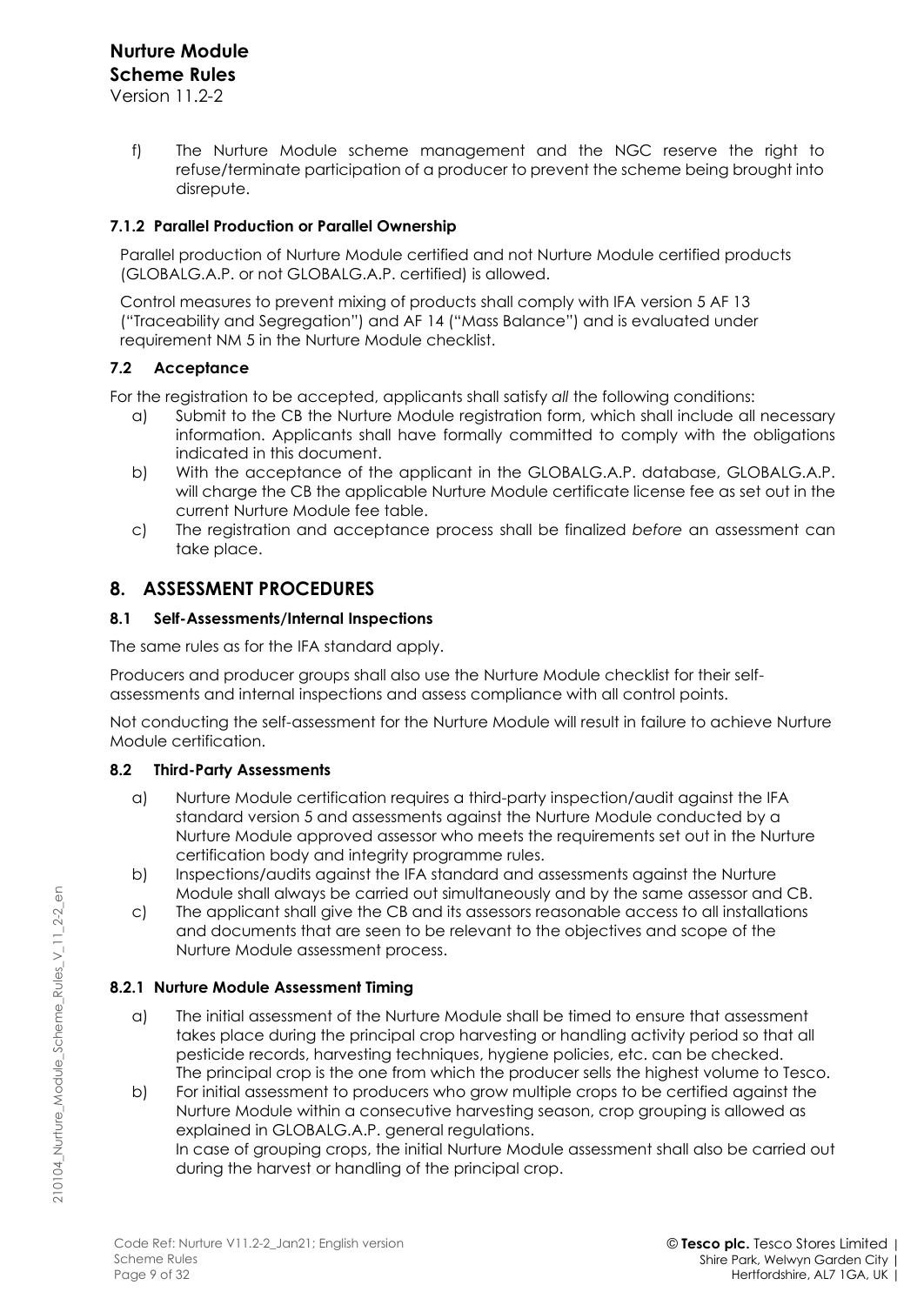- c) For external assessments in subsequent years, the assessment date will be timed to ensure that it is completed during, or as close as possible to, the harvest period or handling activity.
- d) The assessment date will preferably be by mutual agreement, but in cases where there is a conflict, the CB shall select the date of the visit.
- e) Failure to agree on an assessment date after two unfulfilled requests for assessment dates will lead to the suspension of the producer from the Nurture Module.
- f) A producer changing from one CB to another is considered re-certification, not initial certification.

# **8.2.2 QMS Audit**

Producer groups or individual producers with multiple sites and QMS who apply for certification against the Nurture Module shall implement a QMS that guarantees compliance with the Nurture Module and the IFA standard.

The CB shall evaluate the implementation of the QMS using the Nurture Module QMS checklist.

For every control point, CBs shall assess whether the Nurture Module has been taken into account.

# **8.2.3 Option 2 and Option 1 Multisite with QMS**

- a) The CB shall conduct initial and subsequent assessments (surveillance and recertification) following the same rules as those set in current version of the GLOBALG.A.P. general regulations, especially those regarding:
	- Timing.
	- Sampling of producer group members/production sites. Initial assessment or first assessment by a new CB: as a minimum the square root (or next whole number rounded upwards if there are any decimals) of the total number of the producers/production sites in the certification scope shall be inspected before a certificate can be issued. During the validity period of the certificate, the surveillance inspection of (minimum) 50% square root of certified producers/production sites shall be carried out.
- b) The CB shall make sure that in the sample taken for the IFA audit there is always a number of Nurture Module producers in accordance with the calculation rules of sample size applicable to the different crop types (covered/non-covered/perennial).
- c) The producer/production site selection shall aim to cover all producer group members/production sites of the producer group/company throughout the years, taking into consideration risk factors, new producers, and random selection.
- d) Producers that move from one group to another shall have a higher possibility of being included in the sample of producers chosen by the CB.
- e) The scope of the inspection of the producers/production sites selected in the sample shall include:
	- All products registered for certification that they grow.
	- All types of production (i.e., perennial, open air, covered).
	- All sub-scopes for which they are registered.
	- In the case of re-certification of Option 2 or Option 1 multisite with QMS, the scope may be covered between the certification and the surveillance audits.
- f) Inspections carried out on producer group members/production sites in which more than one production type or sub-scope is assessed count as one inspection for each sub-scope or production type.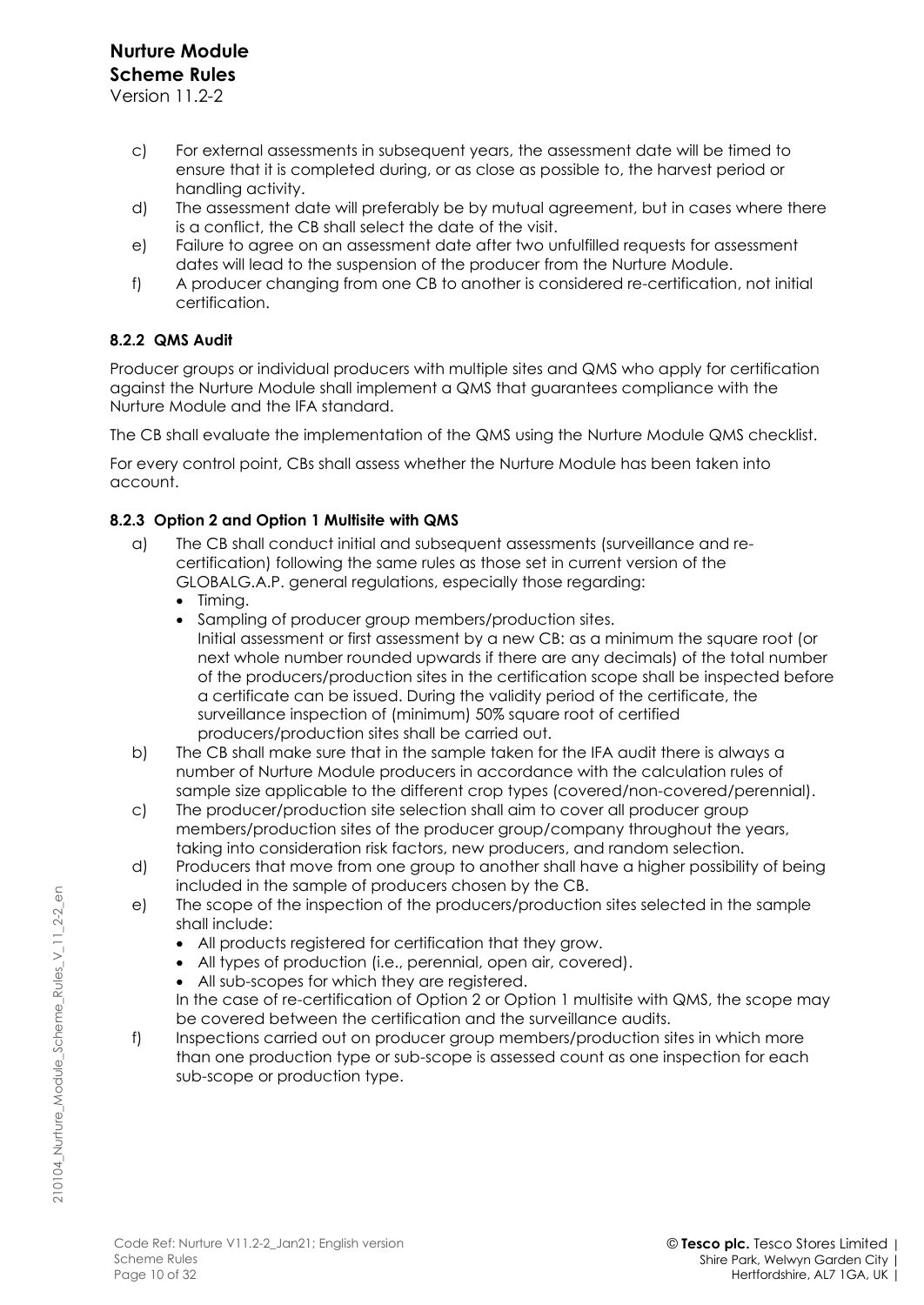Version 11.2-2

### **8.2.4 Nurture Unannounced Assessments**

During the 12 months of validity of the certificates, the CB shall carry out unannounced assessments of a minimum of 10% of all producers/producer groups the CB has certified against the Nurture Module. The CB shall follow the same rules as defined in the current GLOBALG.A.P. general regulations for unannounced inspections/audits.

#### **8.2.5 Subcontractors**

- a) A Subcontractor is defined as the entity furnishing labour, equipment, or materials to perform specific farm operation(s) under contract with the producer (e.g., custom harvesting of grain, spraying and picking of fruit)
- b) Subcontractors shall agree that Nurture Module approved CBs are allowed to verify the assessments through a physical inspection in cases of doubt.
- c) Remarks shall explain the applicable subcontracting scenario for the relevant control points.

### **8.2.6 Upload of the Nurture Checklist and Certification Decision**

- a) The CB shall upload the Nurture Module checklist in the GLOBALG.A.P. Audit Online Hub as per the current GLOBALG.A.P. Audit Online Hub upload rules.
- b) The CB shall also enter the Nurture Module specific information, including the details of the producer's primary supplier(s), the achieved Nurture Module level, and the products in the scope of the Nurture Module certificate in the GLOBALG.A.P. Audit Online Hub.
- c) The comments in the uploaded checklists shall be in either English or Spanish for all Major Musts, QMS control points and compliance criteria, and non-conformities.
- d) The CB shall always assess the complete Nurture Module checklist (this includes the IFA checklist) and therein confirm the information that was provided by the applicant in the Nurture Module registration form.
- e) Because all control points of the Nurture Module are Major Musts, remarks and comments shall be given in all cases (Yes/No/N/A) for every control point in all assessments.

Remarks and comments (e.g., which document(s) were sampled) shall be site specific and included in the checklist, showing that all the control points have been properly inspected. Remarks and comments for the IFA control points shall be given as indicated in the GLOBALG.A.P. general regulations.

- f) Names and personal data of responsible persons or other employees shall not be entered in the "Remarks/Comments" field of the Nurture Module checklist.
- g) Certification decisions shall follow the principles as explained in the GLOBALG.A.P. general regulations. That means the assessor carrying out the assessment cannot take the certification decision alone, but it shall be taken by a Nurture Module assessor independent from the one who conducted the assessment or a certification committee where an independent Nurture Module assessor takes part. The certification decision will only be visible once the checklist is available for at least one product included in the certification scope of the Nurture Module.
- h) If certification is not achieved, i.e., if the non-conformances are not corrected, the Nurture Module checklist with all non-conformances, outstanding corrective actions, and respective remarks shall be uploaded to the GLOBALG.A.P. Audit Online Hub. This is then the final checklist, which is also issued by the CB to the producer/producer group as proof of assessment.
- i) After the upload of the checklist to the GLOBALG.A.P. Audit Online Hub, the electronic certificate validation tool is made available.
- j) The certificate may only be issued based on the information available at that time in the GLOBALG.A.P. database for that unique GGN/GLN. In case of Option 2, the certificate also lists all producer group members that are accepted for the Nurture Module.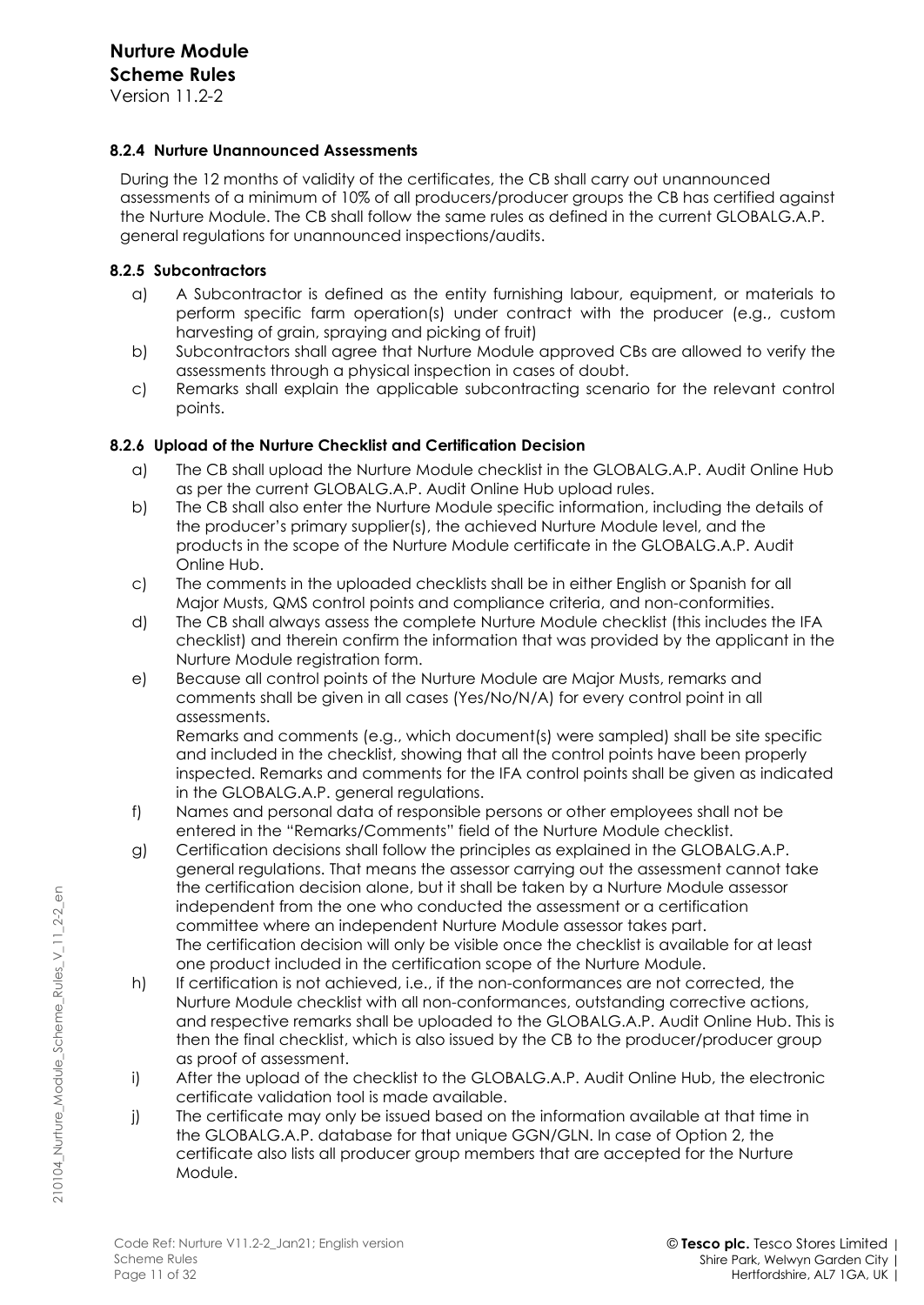Version 11.2-2

- k) CBs may issue paper certificates for the Nurture Module in accordance with the Nurture Module certificate template. The online certificate prevails over the paper certificate in case of discrepancy.
- l) The GLOBALG.A.P. and Nurture Module certificates shall be issued by the same CB.

# **9. NURTURE MODULE COMPLIANCE SYSTEM**

# **9.1 Nurture Module Assessment Results**

- a) The Nurture Module is based on a scoring system and results in different compliance levels. The calculation of the compliance levels combines the scoring of the IFA inspection/audit with the scoring of the Nurture Module assessment as described below.
- b) The results of the Nurture Module assessment are only displayed in the GLOBALG.A.P. database if a valid GLOBALG.A.P. certificate is at hand.
- c) There is an overall 2-level rating for compliance with the Nurture Module:
	- Certified (Nurture Pass, Silver, or Gold)
	- Open non-conformance/suspension
- d) There is only one compliance level per certificate owner, which applies to all the products in the Nurture Module scope. In the event of successive Nurture Module assessments within a year (e.g., adding new

crops to an existing certificate, unannounced assessments, etc.), the compliance level will be the lowest obtained in any of the assessments carried out during the year.

e) For Option 2 and Option 1 multisite, the compliance level is established as the result of the "weakest performing" producer group member or production site during the external inspection. This means that if during the inspection of the samples of the producer group members or production sites the "weakest" producer group member or production site achieves the compliance level "Silver," the compliance level of the whole group or multisite can only be "Silver."

# **9.1.1 Compliance Levels**

The following statuses are set based on the results at the day of the assessment:

- **a) Certified – Gold**
	- Nurture Module: 100% Major Musts
	- GLOBALG.A.P. IFA: 100% Major Musts; ≥98% Minor Musts; ≥50% Recommendations
- **b) Certified – Silver:** 
	- Nurture Module: 100% Major Musts
	- GLOBALG.A.P. IFA: 100% Major Musts; ≥95% Minor Musts; ≥0% Recommendations

# **c) Certified – Nurture Pass:**

- For producers who have non-conformances on the day of the assessment, i.e.:
- Nurture Module: <100% Major Musts; or
- GLOBALG.A.P. IFA: <100% Major Musts; or
- GLOBALG.A.P. IFA: <95% Minor Musts and have solved them implementing corrective actions.

# **d) Open Non-Conformance:**

For producers who were not certified against the Nurture Module and do not close the non-conformances during the time period set (maximum 28 days after the assessment). If the non-conformance detected is not resolved within 3 months, a complete inspection shall be performed before a certificate can be issued.

# **e) Suspended:**

For producers who were certified against the Nurture Module and do not close the nonconformances during the time period set (maximum 28 days after the assessment).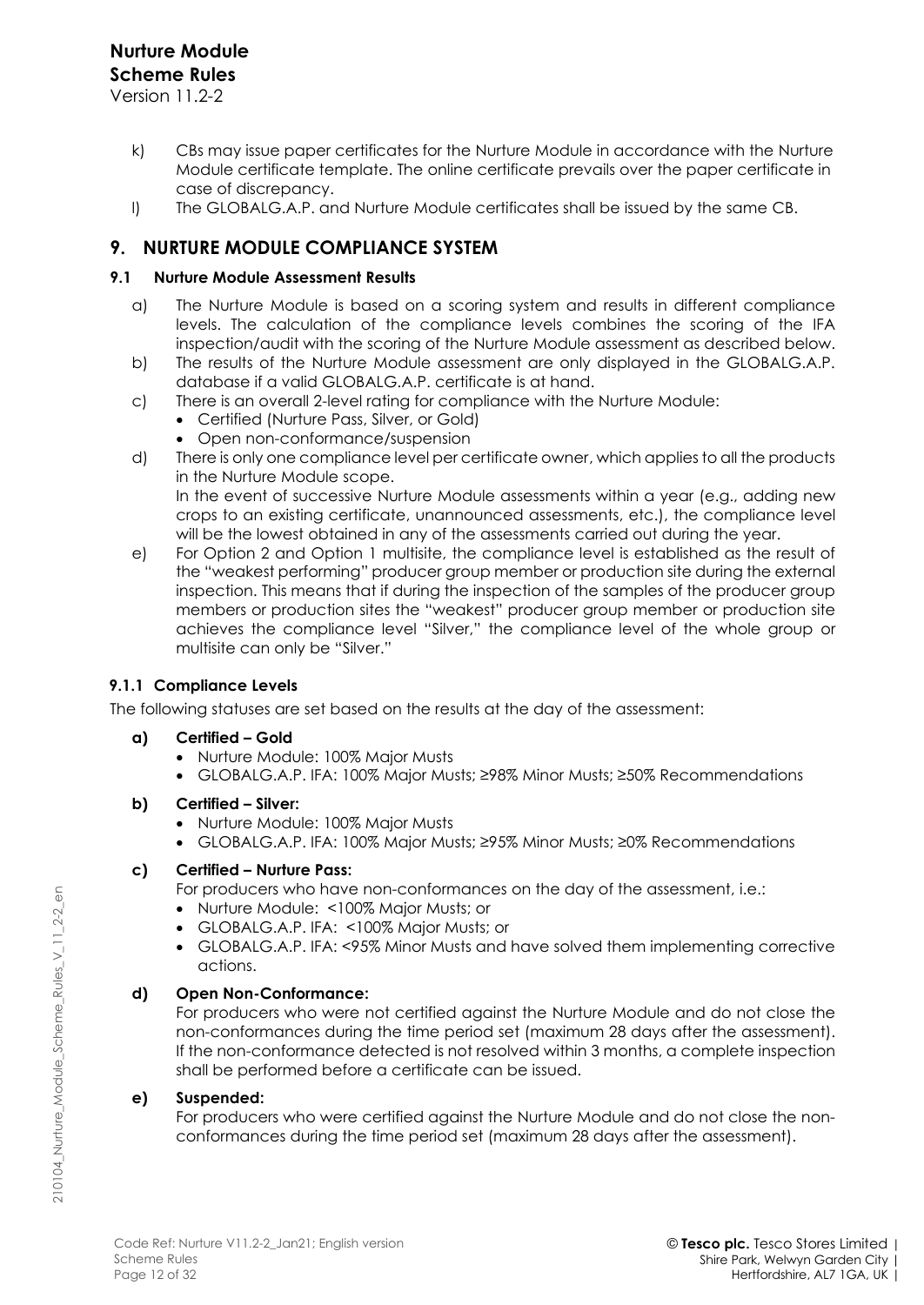Version 11.2-2

#### **9.2 Notification of Non-Conformances and Corrective Actions**

- a) Whenever an assessor detects a non-conformance against a Major Must control point of the Nurture Module checklist, the CB shall notify this situation to Tesco and the Tesco primary supplier on the day of the assessment or a maximum of 2 working days later.
- b) Major Must non-conformances that are directly related to food safety shall be reported immediately after the assessment.
- c) The CB shall use the official sanction form and follow the instructions written on it to report non-conformances detected. The official sanction form is available on the GLOBALG.A.P. website.
- d) Corrective actions follow the same rules as set in the GLOBALG.A.P. general regulations.

### **9.3 Nurture Certificate Cycle**

- a) The Nurture Module certificate may only be issued if the producer has a valid certificate for the IFA standard.
- b) The Nurture Module certificate is not transferable from one legal entity to another.
- c) The Nurture Module certificate cycle is 12 months and shall be harmonized with the cycle of the GLOBALG.A.P. certificate.
- d) In order to align assessment dates with the IFA inspection/audit, producers shall request the CBs to shorten the validity of one of the certificates and to carry out the IFA inspection/audit and Nurture Module assessment before the earlier expiry date. Certificate validities can then be matched, avoiding a gap in the certification of both standards.

Annex II of this document includes additional information for scenarios where validities of GLOBALG.A.P. and Nurture certificates need to be aligned.

#### **9.3.1 Maintenance of Certificate**

- a) The registration of the producer with the Nurture Module shall be re-confirmed with the CB annually before the expiry date of the Nurture Module certificate.
- b) The validity of Nurture Module certificates may be extended beyond the 12 months (for a maximum period of 4 months) only if there is a valid reason, which has to be recorded. There are two reasons that are considered to be valid:
	- (i) The CB wants to schedule the on-site assessment after the certificate has expired in order to observe a certain part of the production process because it has not been seen in the previous assessment or is considered to be a high-risk process in terms of product safety, or to be able to see a newly added product or process or a new or particular producer group member.
	- (ii) The CB was not able to conduct the on-site assessment and/or the producer was not able to receive the CB assessment due to circumstances beyond its control (force majeure) (e.g., natural disaster, political instability in the region, epidemic, or unavailability of the producer due to medical reasons) as described by the rules in the GLOBALG.A.P. general regulations.

Resource constraints are not a valid reason.

#### **9.4 Cancellation Regarding the Conformance with the Nurture Module**

- a) A cancellation of the contract between the CB and the producer shall be issued if:
	- (i) The CB finds evidence of fraud and/or lack of trust to comply with the Nurture Module requirements
	- (ii) There is a contractual non-conformance.

The CB may report findings of serious fraud or breaches of legal requirements/crimes detected to the NGC.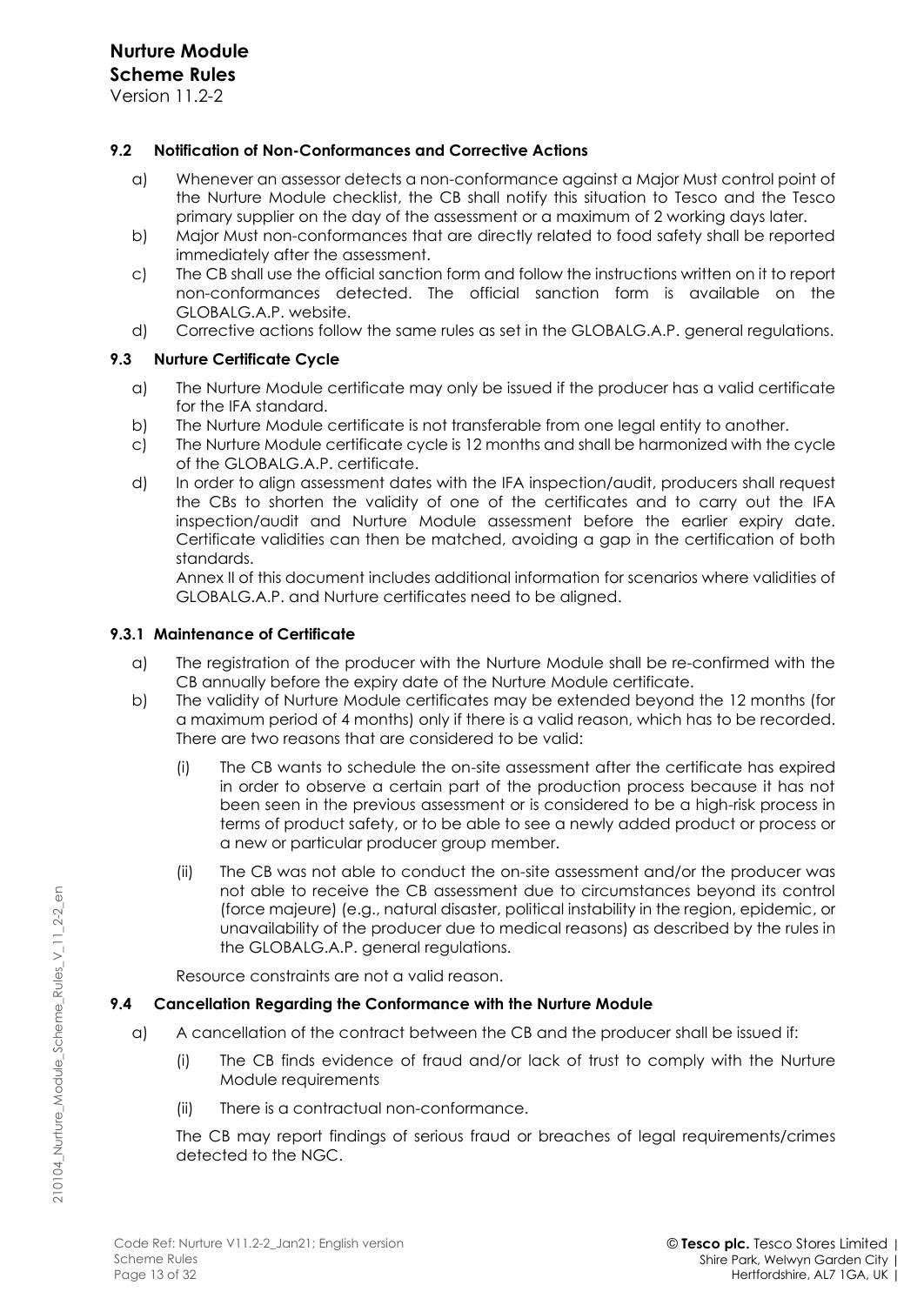Version 11.2-2

- b) A suspension of the contract will result in the total prohibition (all products, all sites) of the use of the Nurture Module certificate and any communication that may be linked to the Nurture Module.
- c) A producer who has received a cancellation shall not be accepted for the Nurture Module for a period of 12 months after the date of suspension.
- d) In this case, the basic IFA certification may also be affected, depending on the reason for the suspension.
- e) If a producer is delisted (i.e., the producer is no longer is authorized to supply products to Tesco), the Tesco primary supplier shall inform the relevant CB, who shall cancel the Nurture Module certificate and any upcoming assessments (e.g., surveillance). The CB shall inform the producer for the reason for the cancellation.

### **9.5 Notification and Appeals**

The producer shall either resolve the non-conformances communicated or appeal to the CB in writing against the non-conformances, explaining the reasons for the appeal.

# **10. CONFIDENTIALITY**

The results of the assessment process of the registered producer/producer group will be available to the GLOBALG.A.P. Secretariat, Tesco plc, the Tesco primary suppliers, and the CB. Any other party requiring information on the Nurture Module assessment process concerning a producer is required to obtain the written consent from the said producer.

In all other respects, the scheme management and its authorized agents will treat in confidence all information concerning an applicant obtained during the course of the assessment process other than that which is in the public domain or unless otherwise required to do so by law.

The scheme management will, where appropriate, comply with and use all reasonable endeavours to ensure compliance by its authorized agents with the requirements of the UK Data Protection Act 1998 affecting any information held or stored concerning the producers and their activities.

# **11. DISCLAIMER**

Under no circumstances shall Tesco, the scheme management, or its appointed agents be liable for any losses, damages, charges, costs, or expenses of whatever nature, including consequential loss which any producer may suffer or incur by reason of, or arising directly or indirectly from, the activities of the add-on, save to the extent that such losses, damage charges, costs, and/or expenses may arise as a result of finally and judicially determined gross negligence or willful default of such person.

These scheme rules are subject to English Law and any litigation, claims, or judicial actions will be judged in the courts of England.

If any competent authority considers any of the scheme rules to be unreasonable, then that individual regulation will be modified in order to be reasonable, but no other part of the scheme rules will be affected.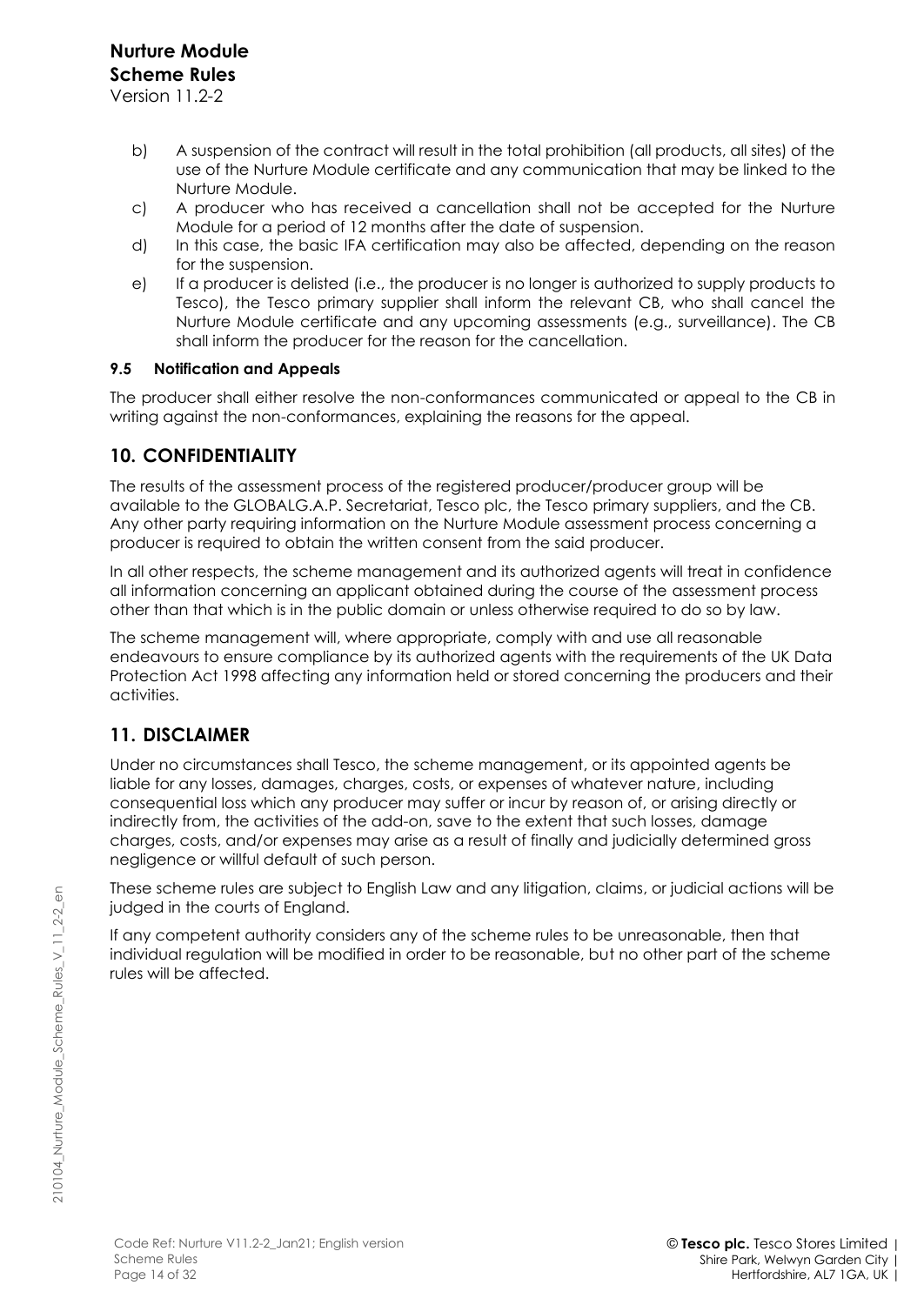# **12. ABBREVIATIONS AND DEFINITION OF TERMS**

# **12.1 Abbreviations**

These abbreviations apply to this and all other Nurture Module-related documents:

| CВ         | <b>Certification Body</b>    |
|------------|------------------------------|
| CoC        | Chain of Custody             |
| <b>GGN</b> | GLOBALG.A.P. Number          |
| <b>GLN</b> | Global Location Number       |
| IHT        | In-house trainer             |
| <b>NGC</b> | Nurture Governance Committee |
| <b>PHU</b> | Product Handling Unit        |
| QMS        | Quality Management System    |

# **12.2 Definitions**

All definitions follow the GLOBALG.A.P. definitions (Annex I.4 to the current GLOBALG.A.P. general regulations) unless otherwise specified in the Nurture Module rules.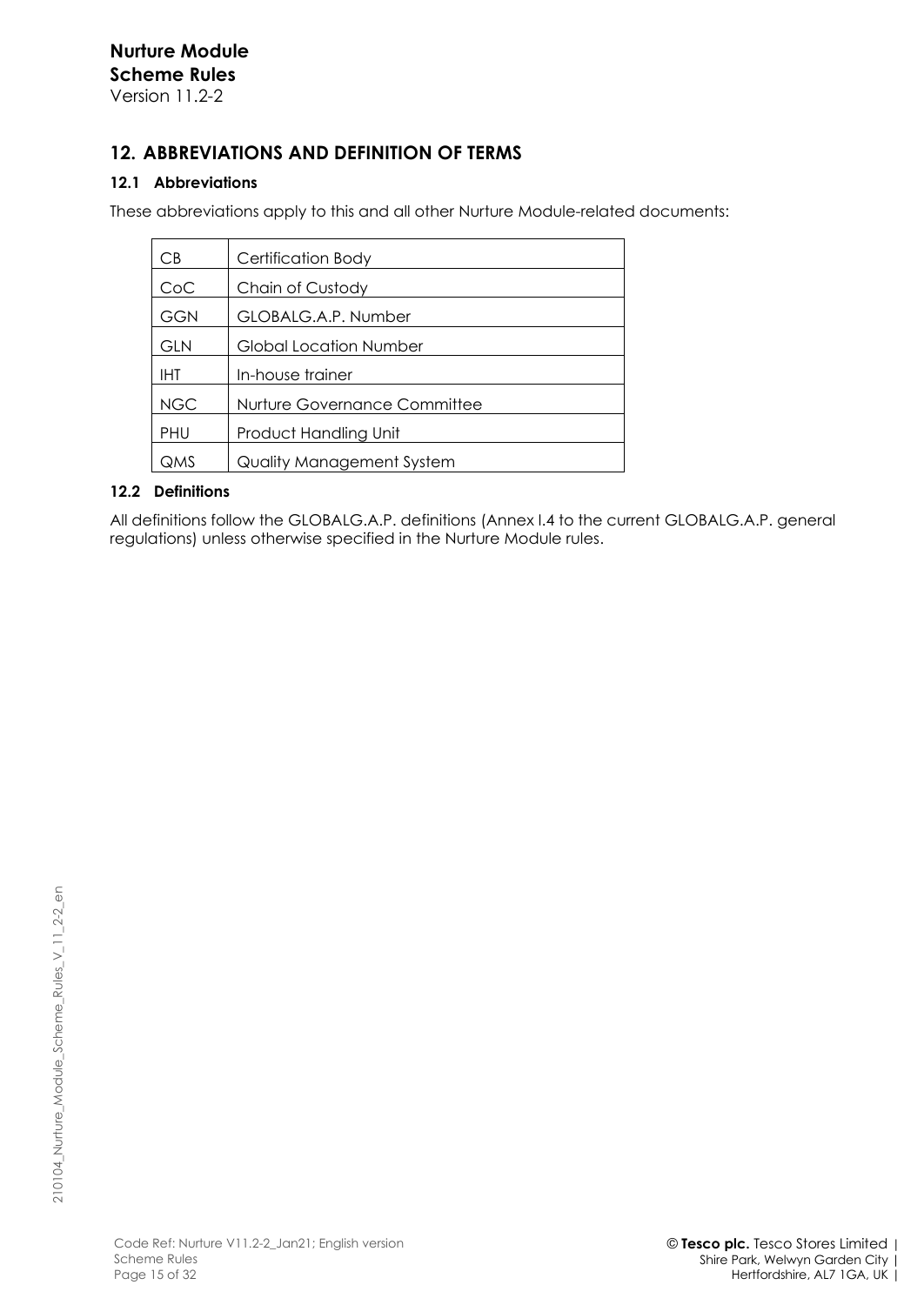# **ANNEX I.1 TRANSITION TO NURTURE MODULE VERSION 11**

The transition of producers to the Nurture Module version 11 began on 1 January 2017. The table below explains what producers outside the UK and supplying to Tesco will be assessed against.

| Product                        | Product type supplied to<br>Tesco | Standard                                                               |
|--------------------------------|-----------------------------------|------------------------------------------------------------------------|
| Fruit and Vegetables           | Conventional only                 | FA standard for Fruit and<br>Vegetables plus Nurture<br>Module         |
|                                | Conventional and organic          | <b>IFA standard for Fruit and</b><br>Vegetables plus Nurture<br>Module |
|                                | Organic only                      | <b>IFA standard for Fruit and</b><br>Vegetables                        |
|                                |                                   | <b>IFA standard for Fruit and</b><br>Vegetables plus Nurture<br>Module |
|                                |                                   | <b>IFA standard for Fruit and</b><br>Vegetables plus Nurture<br>Module |
| <b>Flowers and Ornamentals</b> | N/A                               | <b>IFA standard for Flowers and</b><br>Ornamentals                     |
|                                |                                   | <b>IFA standard for Flowers and</b><br>Ornamentals                     |

UK Producers may choose between any of these 2 options until further notice:

- Red Tractor Assurance
- IFA standard version 5 and Nurture Module version 11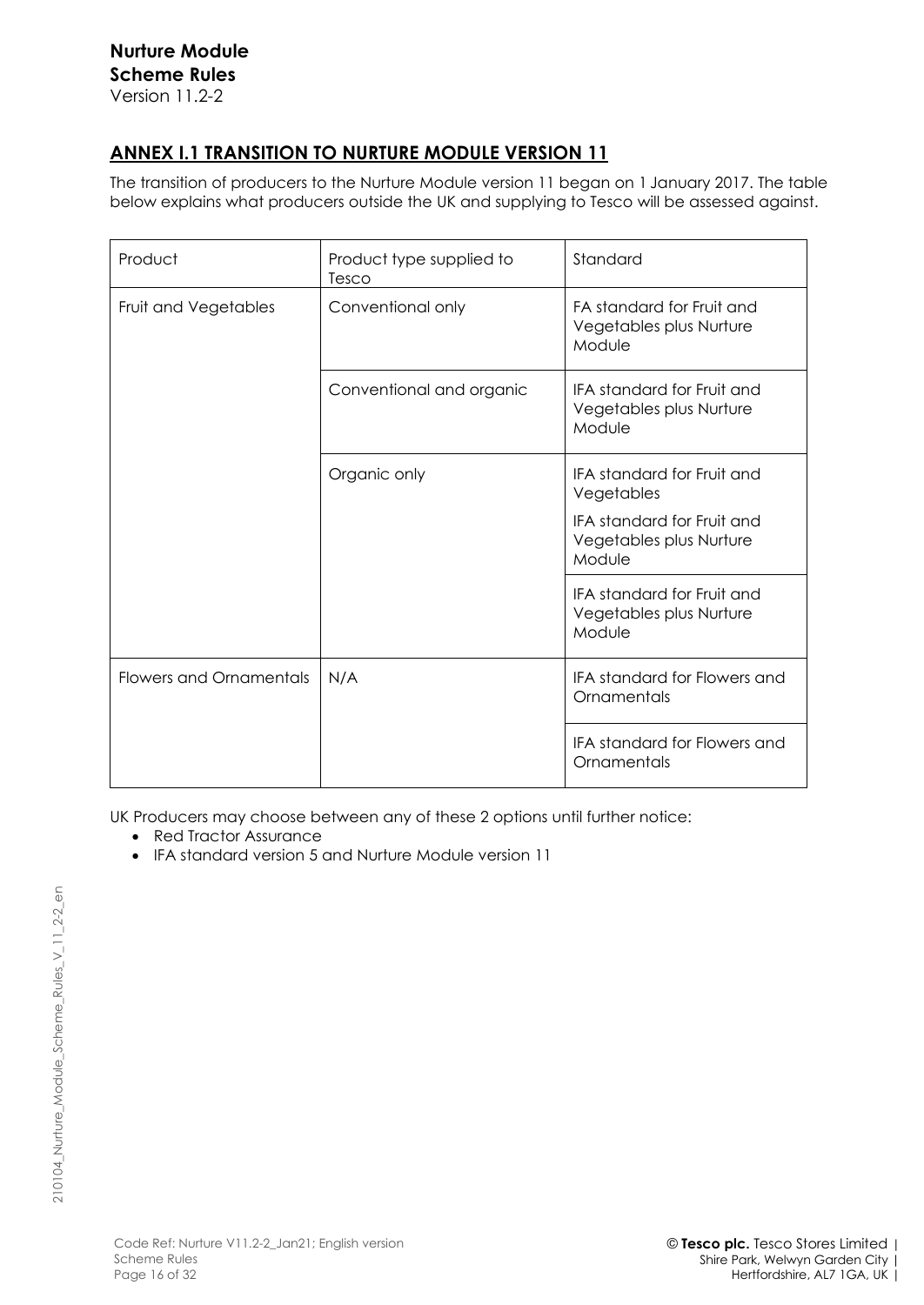# **ANNEX I.2 ALIGNMENT OF GLOBALG.A.P. AND NURTURE CERTIFICATES**

With the introduction of the Nurture Module as an add-on to IFA certification, there may be a need to align the validity of Nurture Module and GLOBALG.A.P. certificates, which until now could have different "Valid from" and "Valid to" dates because the inspection/audit and assessment were done in different moments during the year.

Producers seeking Nurture Module certification for the first time may also need to add the Nurture Module certification to an existing GLOBALG.A.P. certificate.

The following tries to advise how to manage different scenarios around the assessment timing and certificate validity.

### **1. Aligning Validities of GLOBALG.A.P. and Nurture Module Certificates**

The rules for third-party assessments set in this document mean that:

- i. The Nurture Module assessment can only be performed **at the same time** as the IFA version 5 inspection/audit.
- ii. When the combined IFA-Nurture Module assessment is performed, both certificates may be issued with the same cycle ("Valid from"–"Valid to" dates).

The information described below covers some common scenarios and complements the abovementioned rules.

# **2. Option 1 Producers without QMS:**

Individual producers without QMS who are already certified against GLOBALG.A.P. IFA or Nurture Module version 10 and seek certification against IFA version 5 and Nurture Module version 11:

i. May add the Nurture Module when renewing their GLOBALG.A.P. certificate at the end of the cycle.

The Nurture Module version 11 certificate will supersede any Nurture Module version 10 certificate the producer might have.



6 months between Nurture inspections

To align the validities, the CB shall enter the "Valid from" date of the next GLOBALG.A.P. certificate as "Date of certification decision" for Nurture in the GLOBALG.A.P. database, which will then be taken as the "Valid from" date for Nurture Module certificate. This can only be done on the actual "Valid from" date or later;

or

ii. May add IFA when renewing their Nurture Module certificate at the end of the cycle.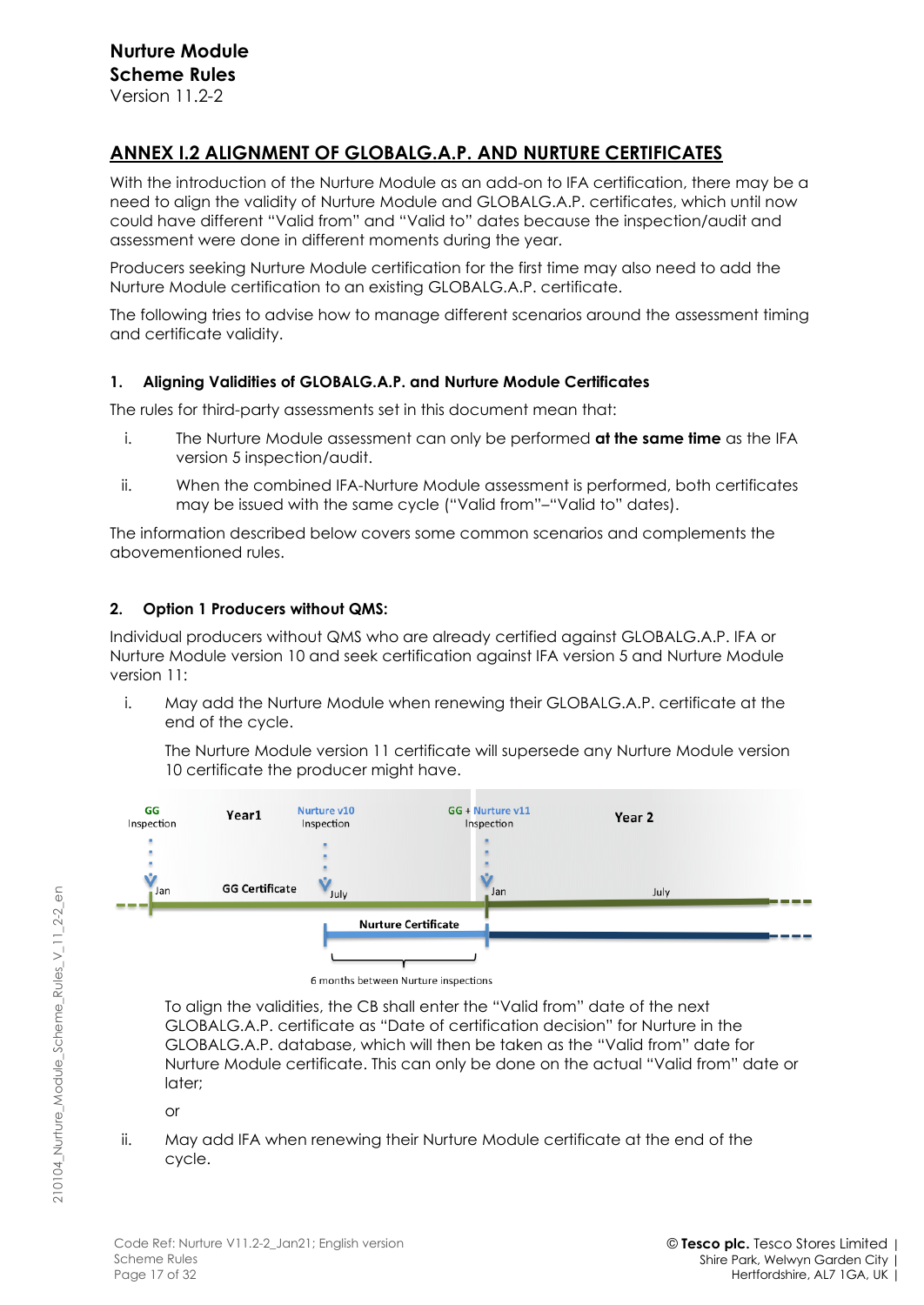If the producer was already certified against the IFA standard, it is necessary to shorten the validity of that certificate in order to align validity with the Nurture Module one.

| Year 0<br>Nurture v10<br>Inspection | GG<br>Inspection<br>Jan    | Year 1<br>GG certificate shortened<br>after 6 months<br><b>GG Certificate</b> | Nurture y10<br>Nurture $v11 + GG$<br>Inspection<br>July | Jan | Year 2 | Nurture v11 + GG<br>Inspection<br>July | -- |
|-------------------------------------|----------------------------|-------------------------------------------------------------------------------|---------------------------------------------------------|-----|--------|----------------------------------------|----|
| Ŵ<br>July<br>----                   | <b>Nurture Certificate</b> |                                                                               | July                                                    |     |        | July                                   | -- |

The validity of the GLOBALG.A.P. certificate may be amended by the CB by changing the "Valid to" date to the date when the Nurture Module certificate expires

### **3. Option 2 Producer Groups and Option 1 Multisite Producers with QMS:**

Multisite individual producers with a QMS or producer groups who are already certified against the IFA standard or the Nurture Module version 10 and seek the certification against the IFA standard version 5 and Nurture version 11:

- i. May add the Nurture Module when renewing their GLOBALG.A.P. certificate at the end of the cycle; or
- ii. May add IFA when renewing their Nurture Module certificate at the end of the cycle; or
- iii. In the GLOBALG.A.P. system, certified producer groups and individual multisite producers with QMS receive two audits per year: (re-)certification audit at the end of the certificate cycle and surveillance audit during that cycle.

Surveillance audits are of the same scope as the (re-)certification audits (complete IFA checklist) but normally without audit of QMS and packhouse.

A way of introducing the Nurture Module between GLOBALG.A.P. certification audits is to add the Nurture Module assessment during the IFA surveillance audit to producer group members, provided the QMS requirements relevant to the production of crops intended for Nurture certification are also assessed for compliance (e.g., plant protection product list, product traceability and segregation, internal assessments). The Nurture Module certificate should be issued with the same "Valid to" date as the GLOBALG.A.P. certificate.



210104\_Nurture\_Module\_Scheme\_Rules\_V\_11\_2-2\_en

210104 Nurture Module Scheme Rules V 11 2-2 en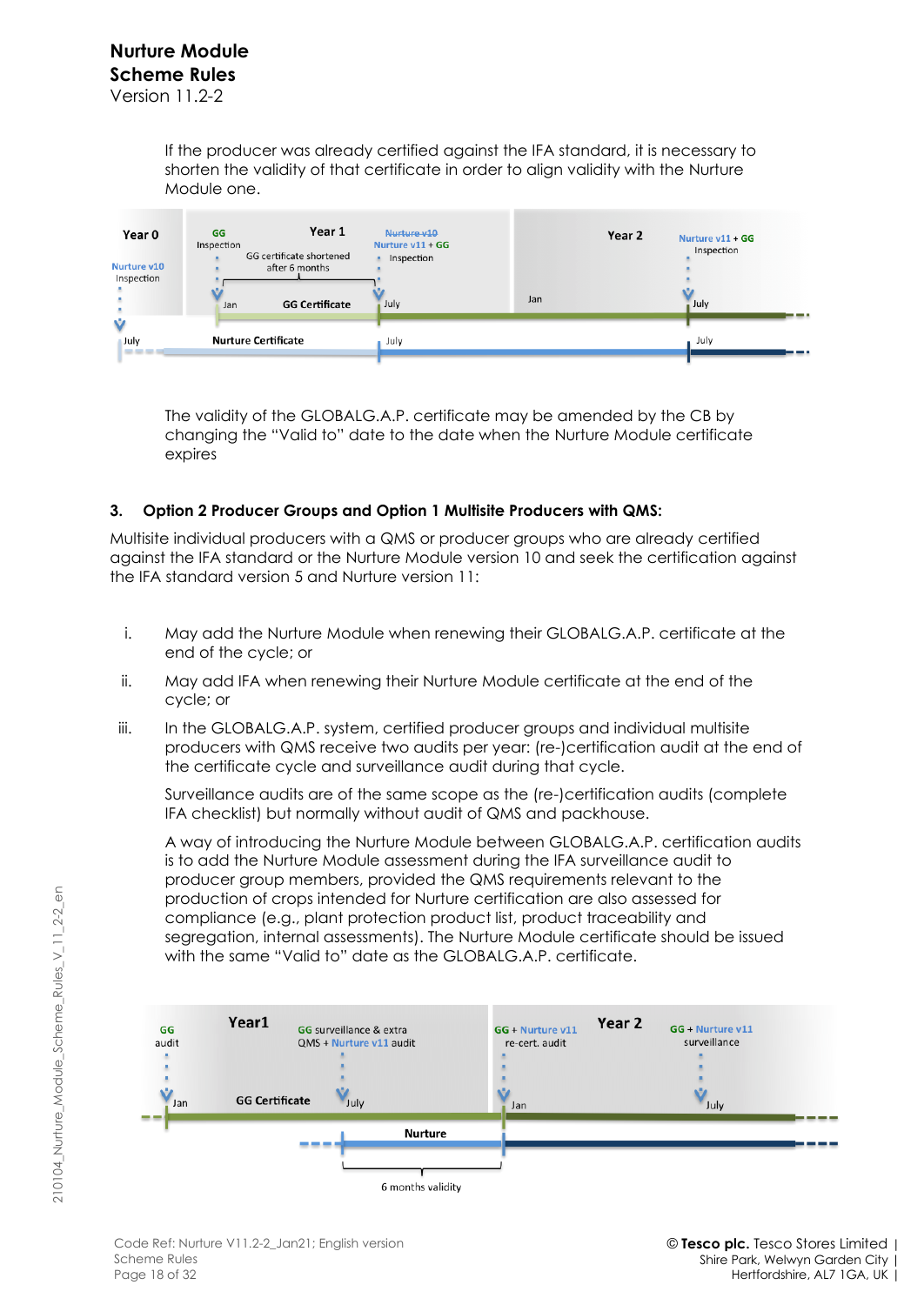This is only possible with surveillance audits conducted against the IFA standard version 5.

IFA inspection/audits and Nurture Module assessments shall thereafter follow the process described in GLOBALG.A.P. general regulations part I 5.2. Both standards shall be assessed together in all re-certification and surveillance assessments to Nurture Module producers (i.e., two CB visits every year to assess different samples of producers).

- iv. For initial Nurture Module assessments, at least the square root of the Nurture Module producers shall be inspected. This might mean an increase in the number of the producers to be inspected in the IFA surveillance and re-certification inspections.
- v. For Nurture Module re-certifications (transition from version 10 to version 11), the Nurture Module certificate may be issued after the successful inspection of the 50% of the square root of Nurture Module producers in the producer group, provided there are no non-conformances in the QMS audit and the producer inspections (see GLOBALG.A.P. general regulations 5.2.3.d)).

### **4. Multiple Harvest Windows within a Year:**

When the producer grows products whose harvest seasons do not coincide in time:

- i. Producers seeking Nurture Module certification for a new product may only add it to a Nurture Module certificate after its entire production process has been completely checked (i.e., all control points are assessed, same as for GLOBALG.A.P. products as indicated in GLOBALG.A.P. general regulations part I 5.3.1.c)).
- ii. Each product intended for Nurture Module certification shall be assessed during harvest in the first year of their certification.
- iii. It is not necessary to conduct multiple visits during the different harvest windows if the Nurture Module certificate for those products is being renewed.
- iv. Re-certification assessments shall take place when at least one product intended for Nurture Module certification is being harvested/handled.
- v. Surveillance assessments shall never take place when there is no product inteded for Nurture Module certification being harvested/handled.
- vi. The CB shall make sure that all Nurture Module certified products are inspected during harvest within a 4-year cycle.
- vii. There are exceptions to this assessment taking place during harvest, such as when there is a very short harvest/handling window.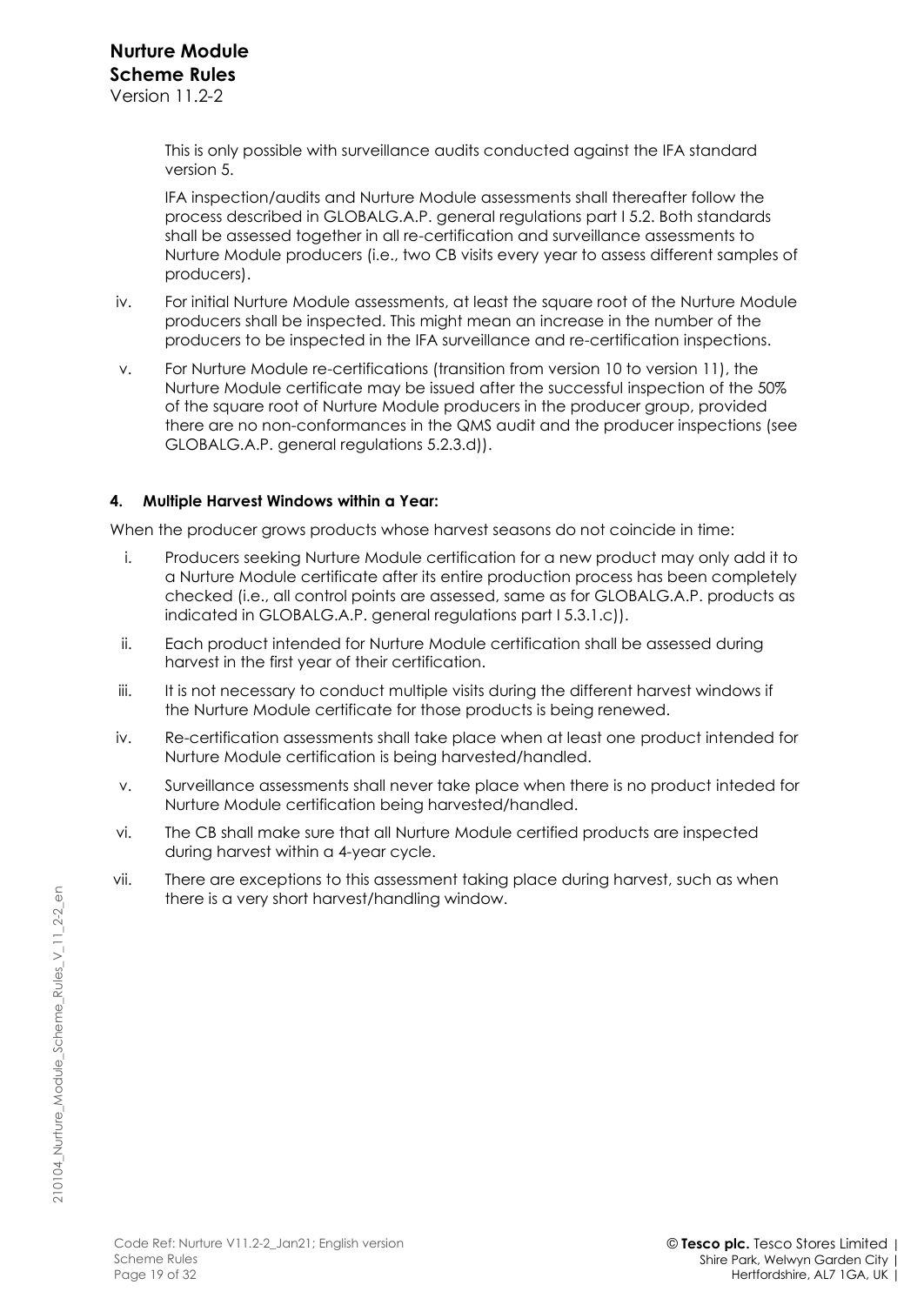# **Nurture Module Scheme Rules** Version 11.2-2

*Example 1: An individual producer grows chestnut (harvest window between November and February) and cherries (harvest window between June and September).* 



*Year 1: The producer seeks IFA certification only, so the CB conducts a first visit during the harvest of chestnut and issues the certificate for this product for one year in year 1.* 

*During that year, a second visit to inspect cherry production during harvest time allows adding cherries to the certificate for chestnuts, valid until November.*

*Year 2: The CB conducts the inspection for chestnut and cherry production during the harvest of chestnuts to renew the GLOBALG.A.P. certificate of both crops.* 

*Later that year, the producer decides to obtain Nurture Module certification for both crops.* 

*Because the harvest of chestnuts has ended, the producer must wait until the harvest of cherries, when his production process will be assessed against the Nurture Module version11 and inspected against the IFA standard to obtain a Nurture Module certificate for cherries. Chestnut production cannot be certified until being assessed against the Nurture Module during harvest.* 

*Year 3: The CB will assess the production of cherries and chestnuts against the IFA standard and the Nurture Module version 11 during the harvest of chestnuts (November). The GLOBALG.A.P. and Nurture Module certificates will be issued for chestnuts and cherries with 1-year validity, until November in year 4.* 

*It is not mandatory to conduct a surveillance inspection during the harvest of cherries to maintain the certificate.* 

viii. However, it may not be necessary to conduct a new physical visit to the farm to inspect harvest activities of a new crop if a similar crop has already been assessed during harvest and added to the certificate (e.g., adding plums to a certificate that already includes peaches).

\*Crop groups are defined based on similarities in production and harvest processes and their risks (See GLOBALG.A.P. Crops rules 4.1).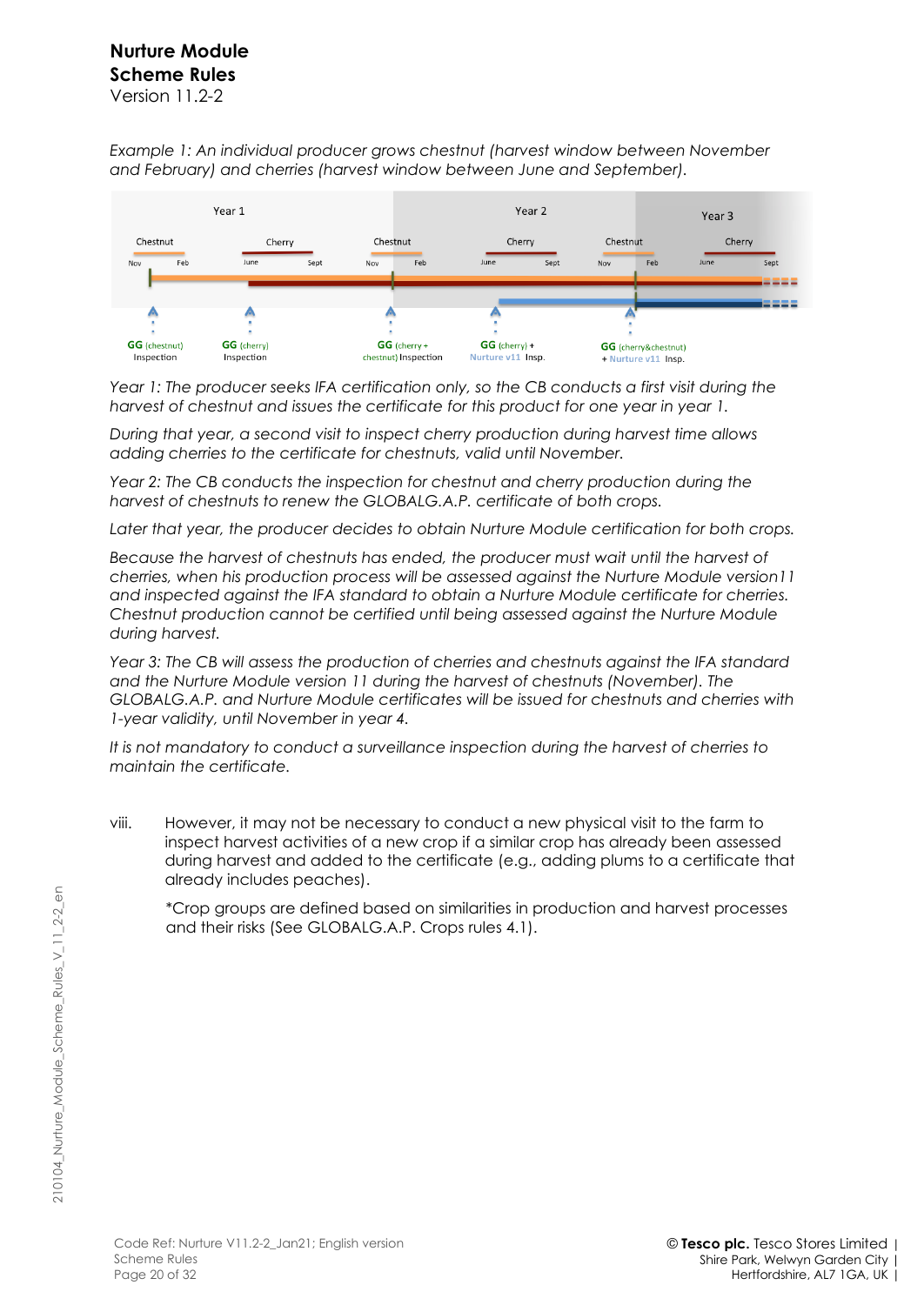Version 11.2-2

### **5. Expiration of Nurture Version 10 Certificates**

i. Alternatively, in exceptional circumstances, if a Nurture Module version 10 certificate is due to expire just a month prior to the inspection/audit due date for the IFA standard version 5, on a case-by-case basis with prior permission from Tesco, an exemption may be permitted whereby Tesco's requirements for contingency suppliers may be followed. For more information, please contact your technical manager at Tesco.

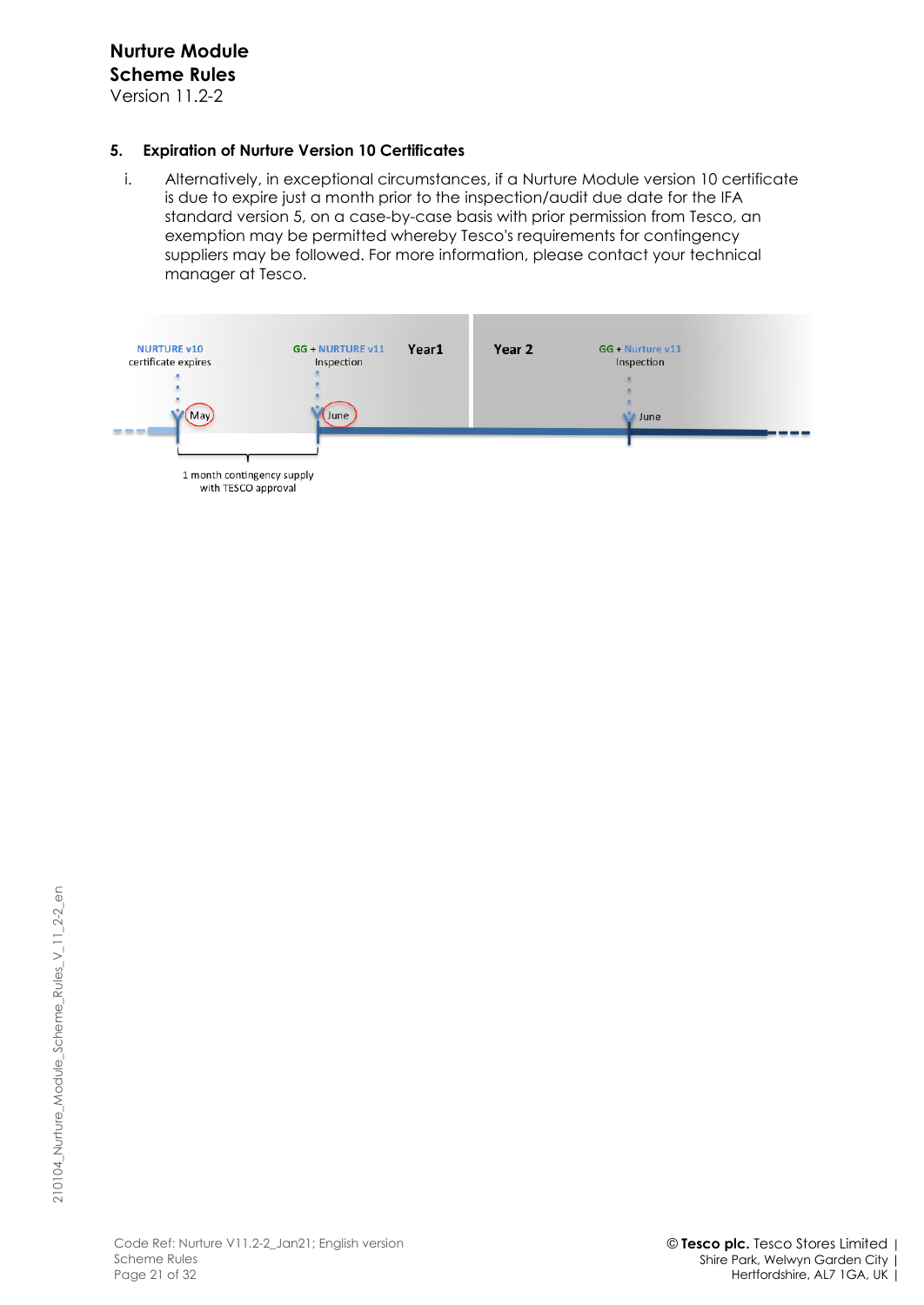# **ANNEX I.3 NURTURE MODULE CERTIFICATE TEMPLATE**

J. **CB Logo I** 

#### **GGN: xxxxxxxxxxxxxxxxxxxx**

Registration number of producer/producer group (from CB) xxxxxxxx<sup>1</sup>





#### **According to Nurture Module version XX<sup>4</sup>**

#### **Option X**

Issued to

Producer group/producer Company name, address

#### **Country of production**

The annex contains details of the producers, production sites, and product handling units that are included **in the scope of this certificate.<sup>5</sup>**

The certification body [Company Name] declares that the production of the products mentioned on this certificate has been found to be **compliant in accordance with:** 

#### **"Nurture Module Control Points and Compliance Criteria" version XXX<sup>6</sup>**

| Product <sup>7</sup> | GLOBALG.A.P.<br>product certificate<br>number <sup>8</sup> | Further columns scope, sub-<br>scope or product specific<br>(description see below) <sup>9</sup> | Number of<br>producers/pro<br>duction sites10 | Parallel<br>production | Parallel<br>ownership |
|----------------------|------------------------------------------------------------|--------------------------------------------------------------------------------------------------|-----------------------------------------------|------------------------|-----------------------|
|                      |                                                            |                                                                                                  |                                               |                        |                       |

**Date of issue (printing date of certificate): xx/xx/xxxx**

**Valid from: xx/xx/xxxx**

|  |  | Valid to: xx/xx/xxxx |  |
|--|--|----------------------|--|
|--|--|----------------------|--|

| Authorized by                                     |  |
|---------------------------------------------------|--|
| Date of certification decision: xx/xx/xxxx<br>. . |  |

**The current status of this certificate is always displayed at: http://www.globalgap.org/search CB contact data**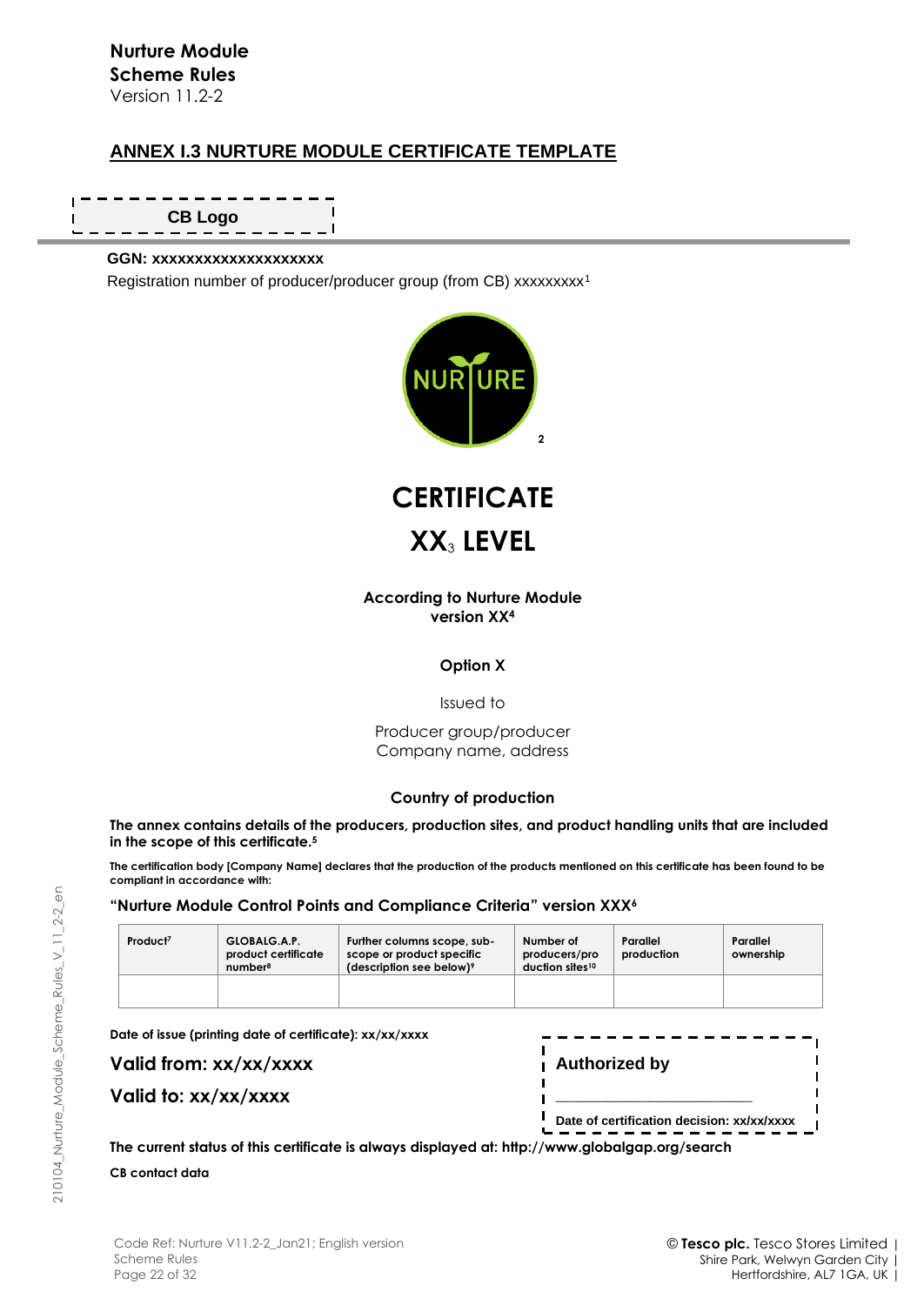Version 11.2-2

Company name, address (incl. e-mail)

#### **ANNEX for GGN xxxxxxxxxxxxxxx**

**Date of issue: xx/xx/xxxx<sup>20</sup>**

### **Producer Group Members (Option 2 or 4)**

| <b>GGN</b><br><b>or</b><br><b>GLN</b> | Producer name and<br>address | Product(s) | Product<br>handling | <b>Parallel</b><br>production | Parallel<br>ownership |
|---------------------------------------|------------------------------|------------|---------------------|-------------------------------|-----------------------|
|                                       |                              |            |                     |                               |                       |
|                                       |                              |            |                     |                               |                       |
|                                       |                              |            |                     |                               |                       |

### **Production Sites (Option 1 and 3)**

| Site name and address | Product(s) | <b>Parallel</b><br>production |
|-----------------------|------------|-------------------------------|
|                       |            |                               |
|                       |            |                               |
|                       |            |                               |

### **Product Handling Units (PHUs)**

| <b>GGN</b><br>or<br><b>GLN</b> | PHU name and address | Product(s) | <b>Parallel</b><br>ownership |
|--------------------------------|----------------------|------------|------------------------------|
|                                |                      |            |                              |
|                                |                      |            |                              |
|                                |                      |            |                              |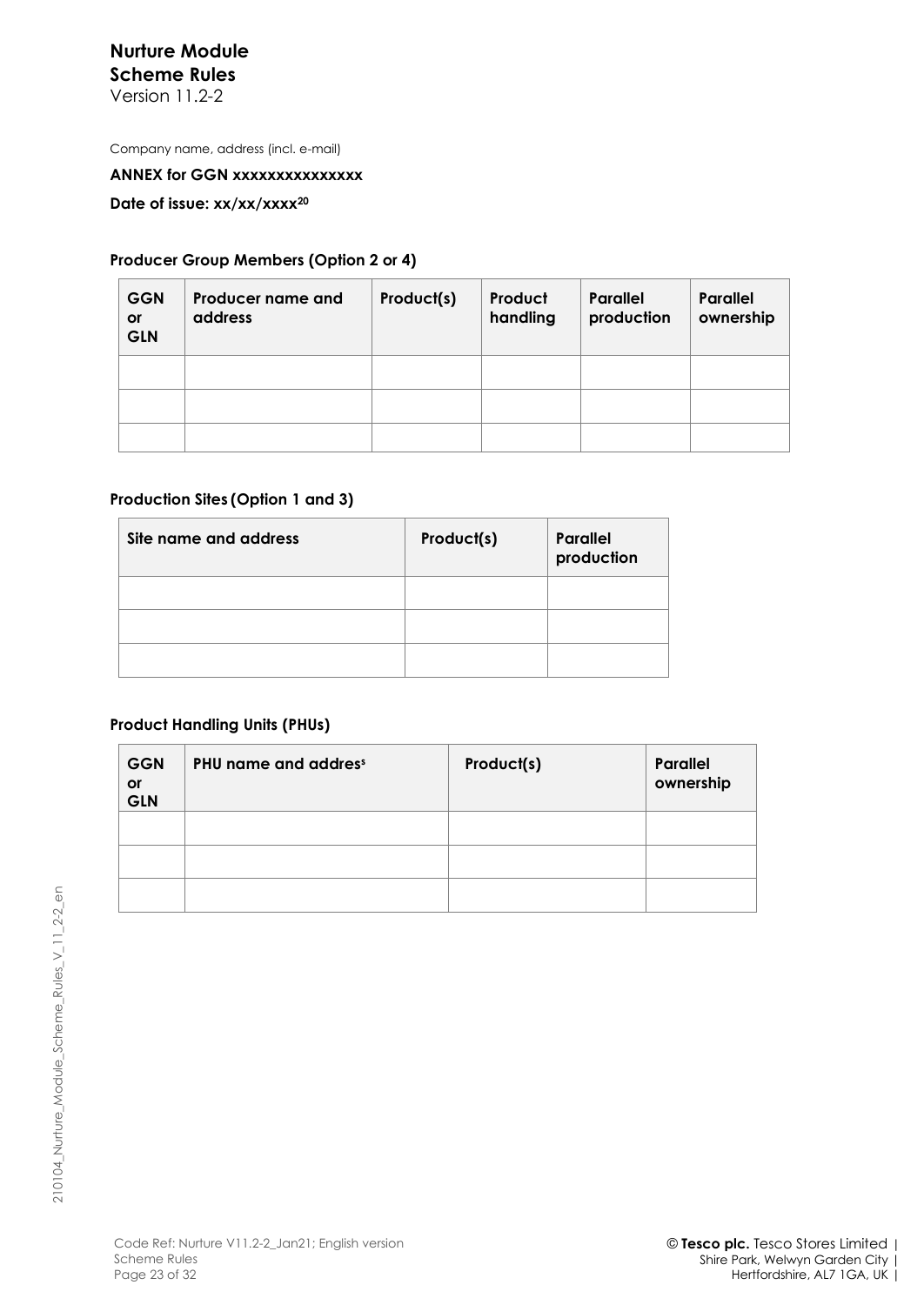Version 11.2-2

# **Notes**

The certificate *shall be in English*. A second language may be added in the certificate.

This certificate template is based on the GLOBALG.A.P. certificate template. Please refer to GLOBALG.A.P. general regulations for information on fields not explained in this document but which are common to both templates.

- Optional: The registration number of a producer or producer group, which is assigned by the CB or from the benchmarked scheme, *may* appear on all certificates. It consists of the term "CB-Short" and a number with exactly one space character in between (e.g., CB-Short xxxxxxxxxxx).
- <sup>2</sup> The logo of the add-on.
- <sup>3</sup> The compliance level shall be identified: Gold Level/Silver Level/Nurture Pass Level
- <sup>4</sup> Version: Please enter the applicable version of the Nurture Module.
- <sup>5</sup> Applicable only if any of the following is true:
	- a) The certificate holder is a producer group (Option 2). All producer group members in the Nurture Module scope shall be listed in the annex.
	- b) Product handling\* or packing is included in the scope of the certificate. If the address is different, all product packing and handling unit(s) shall be listed in the annex.
	- c) The certificate refers to an Option 1 multisite certificate. All sites of the multisite operation shall be listed in the annex.
	- d) The certificate holder with multiple sites has registered for parallel production/ownership. All production sites and product packing and handling units with certified products shall be listed in the annex.
- The applicable Nurture Module control points and compliance criteria version.
- <sup>7</sup> Certified product(s) shall always be listed according to the GLOBALG.A.P. product list. More detailed information *may* be included in brackets (e.g., in case of parallel production, variety (banana – cavendish)). For the sub-scope of Flowers and Ornamentals, the certified species shall always be included in this column (e.g., indoor grown flowers – roses).
- <sup>8</sup> The GLOBALG.A.P. product certificate number shall be printed on the paper certificate. It is a reference code for the certificate in the GLOBALG.A.P. database per product and certificate cycle. The GLOBALG.A.P. product certificate number is generated automatically in the system and consists of 5 digits, 5 letters, and a suffix (#####-ABCDE-####). All changes to the certificate in a given certificate cycle are reflected in the suffix.
- The columns and corresponding attributes linked to the products in the table are scope, subscope, or product specific.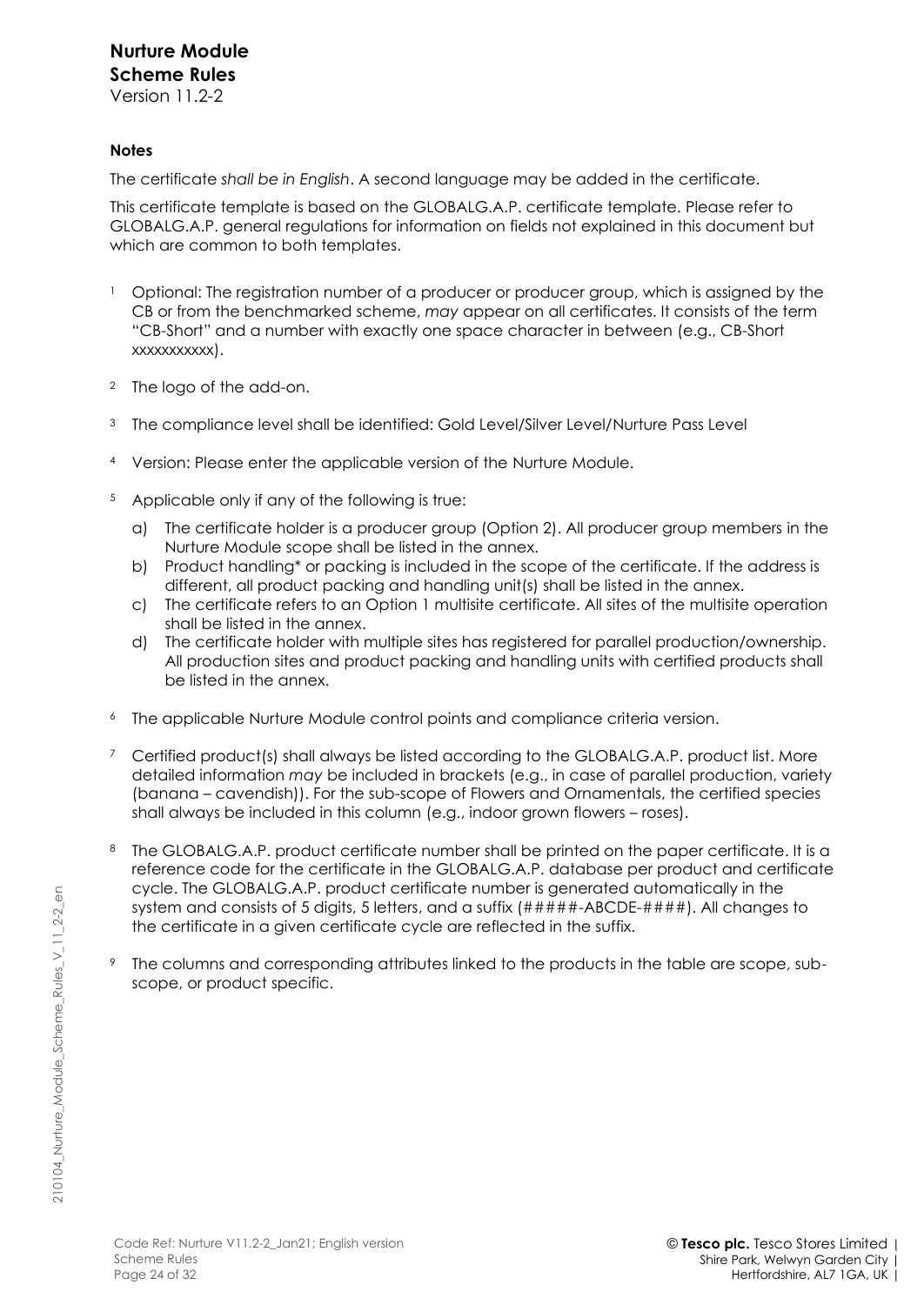Version 11.2-2

#### **Notes:**

Harvest included: If produce handling is included, this data field (column) can be omitted. Note: If harvest is excluded, product handling is not applicable for the given product.

\*Product handling: Enter "no" if no product handling is included. If product handling is included, indicate whether it takes place in-field ("in-field") or in a facility ("facility") or both ("in-field + facility").

Quantity (voluntary): Area (in ha) *may* be included per product. If quantity (in ha) is displayed, "non-covered" and "covered" shall be segregated.

<sup>10</sup> In the case of producer groups (Option 2), enter the number of approved producers, which are listed in the annex. In case of Option 1 multisite producers, enter the number of registered production sites, which are listed in the annex. [1]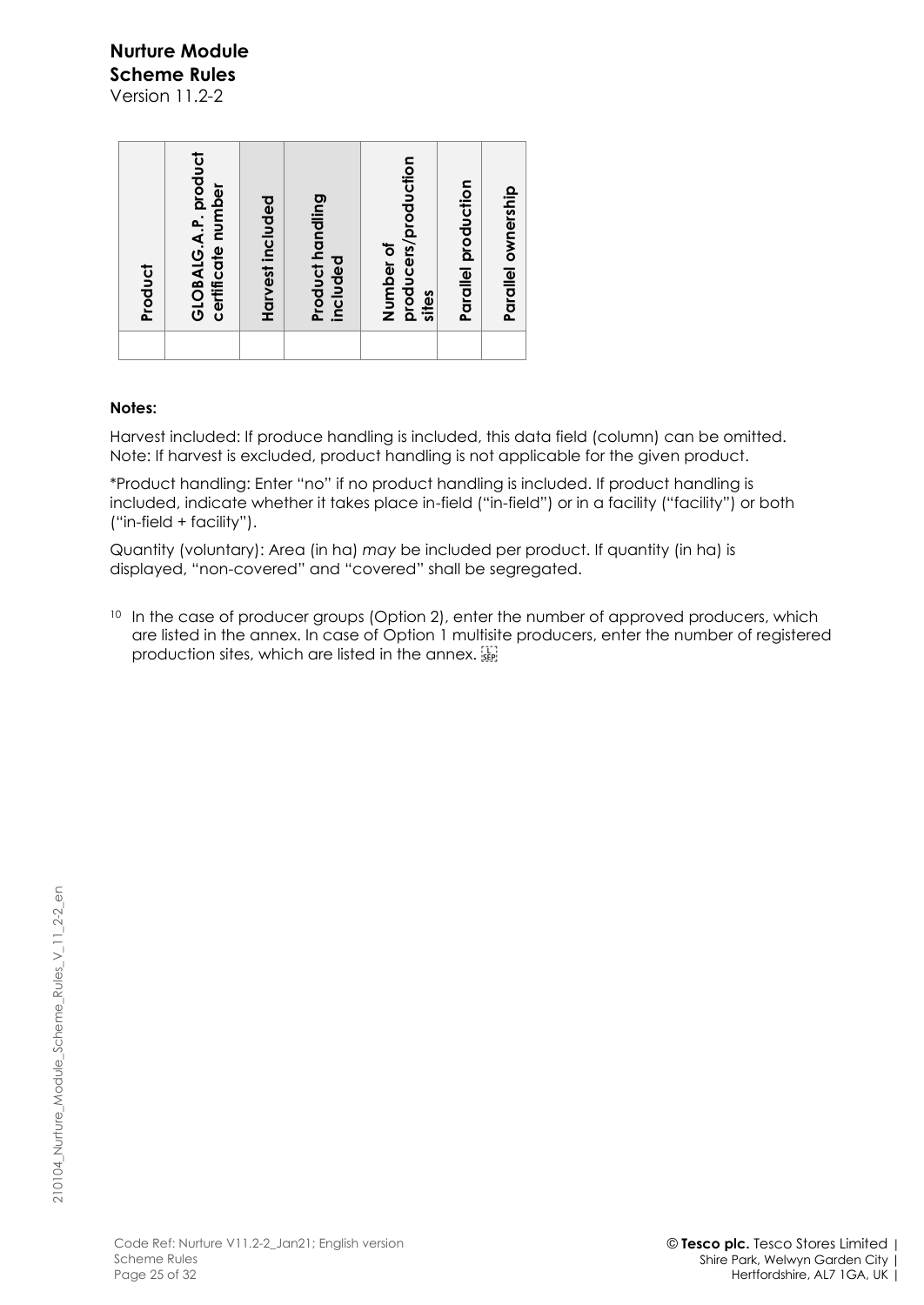# **ANNEX I.4 DATA ACCESS RULES**

These are the GLOBALG.A.P. data access rules as set for the Nurture Module. More details (e.g., on the definition of the general data access groups like GLOBALG.A.P. staff, CBs) are available in "GLOBALG.A.P. Data Access Rules".

This document is normative and sets out the rules to which different user groups of the GLOBALG.A.P. database have access to producer- and product-related data that is collected during the IFA inspections/audits and Nurture Module assessments.

The data access group "Nurture Module Observer" always includes Tesco plc. Nurture Module Observers are also Tesco primary suppliers. Tesco primary suppliers have access to the checklist data only from producers who authorized so by declaring their Tesco primary supplier's O-Key to be entered in the GLOBALG.A.P. database, except Tesco, who have access to all producer checklists. If a producer gives a specific Nurture Module Observer company access to their checklist, this Nurture Module Observer will automatically have access to all assessment data that is filled in on the checklist.

### **Important:**

- All data fields are mandatory and must be completed in the checklist as well as in the GLOBALG.A.P. database.
- The below listed data access rules only apply for information that is registered in the GLOBALG.A.P. database.
- Data entry fields that are marked with a "\*" are currently only available in the checklist but will be available and obligatory in the GLOBALG.A.P. database in the future.

The "X" marks that the data is visible to users assigned to the respective data access group.

# **1. General Visibility of the Nurture Module in the GLOBALG.A.P. Database**

The Nurture Module is **not** visible to the public.

|                                      | <b>Data Access Groups</b>                           |                       |                                                            |        |
|--------------------------------------|-----------------------------------------------------|-----------------------|------------------------------------------------------------|--------|
|                                      | staff<br>$\bullet$<br>$\overline{a}$<br>Q<br>GLOBAL | body<br>Certification | Module<br>$\overleftarrow{\mathbb{O}}$<br>Obser<br>Nurture | Public |
| Standard visibility - Nurture Module | X                                                   | X                     | X                                                          |        |

### **2. Producer data**

The information listed below is linked to the following legal entities that are registered in the GLOBALG.A.P. database:

- Option 1 individual producer
- Option 1 multisite producer
- Option 2 producer group (legal entity)
- Option 2 producer group members (legal entities)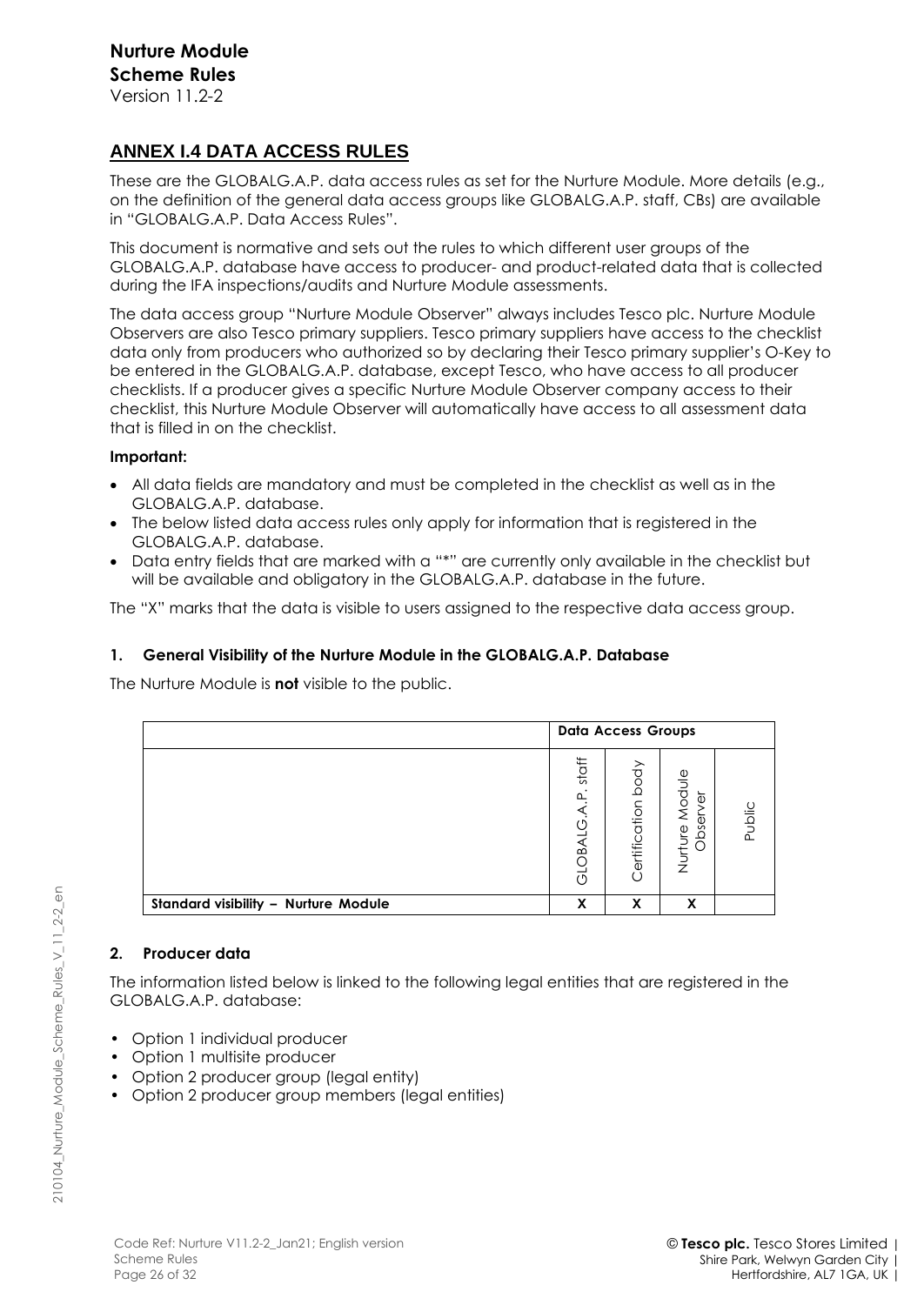Version 11.2-2

|                                               | <b>Data Access Groups</b> |                    |                            |        |  |  |  |
|-----------------------------------------------|---------------------------|--------------------|----------------------------|--------|--|--|--|
|                                               | GLOBALG.A.P. staff        | Certification body | Nurture Module<br>Observer | Public |  |  |  |
| <b>COMPANY INFORMATION</b>                    |                           |                    |                            |        |  |  |  |
| Company name                                  | X                         | X                  | X                          |        |  |  |  |
| Company address <sup>1</sup>                  | X.                        | <b>X</b>           | X                          |        |  |  |  |
| Company city                                  | X                         | X                  | X                          |        |  |  |  |
| Company country                               | X                         | X                  | X                          |        |  |  |  |
| Company contact information <sup>2</sup>      | X                         | X                  | X                          |        |  |  |  |
| <b>GGN/GLN</b>                                | $\mathsf{x}$              | X                  | X                          |        |  |  |  |
| Previous GGN                                  | X                         | X                  | X                          |        |  |  |  |
| Legal registration per country*               | X                         | X                  | X                          |        |  |  |  |
| Location <sup>3</sup>                         | X                         | X                  | X                          |        |  |  |  |
| CB registration number <sup>4</sup>           | X                         | X                  | X                          |        |  |  |  |
| CONTACT PERSON (RESPONSIBLE FOR LEGAL ENTITY) |                           |                    |                            |        |  |  |  |
| Contact name <sup>5</sup>                     | X                         | X                  |                            |        |  |  |  |
| Contact information <sup>2</sup>              | X                         | X                  |                            |        |  |  |  |
| PRODUCT HANDLING UNIT/SITE INFORMATION*       |                           |                    |                            |        |  |  |  |
| Name of the product handling facility/sites   | X                         | X                  | X                          |        |  |  |  |
| PHU/site address <sup>6</sup>                 | X                         | X                  | X                          |        |  |  |  |
| PHU/site contact Information <sup>2</sup>     | X.                        | x                  | X                          |        |  |  |  |
| $Sub-GLN(s)$                                  | X                         | X                  | X                          |        |  |  |  |
| Location <sup>3</sup>                         | X                         | X                  | X                          |        |  |  |  |
| Products per PHU/site                         | X                         | X                  | $\pmb{\mathsf{X}}$         |        |  |  |  |

### **Notes**

- <sup>1</sup> Company address includes street address (or information available to describe the producer/company location), postal address, postal code, federal state.
- <sup>2</sup> Contact information includes (if available) phone number, fax number, e-mail address.
- <sup>3</sup> Location includes northern/southern latitude + western/eastern longitude.
- <sup>4</sup> Number assigned by the CB to the producer
- <sup>5</sup> Contact name includes title, first name, and last name.
- <sup>6</sup> PHU/site contact address includes street address (or information available to describe the site/PHU location), postal address, postal code, city, and country.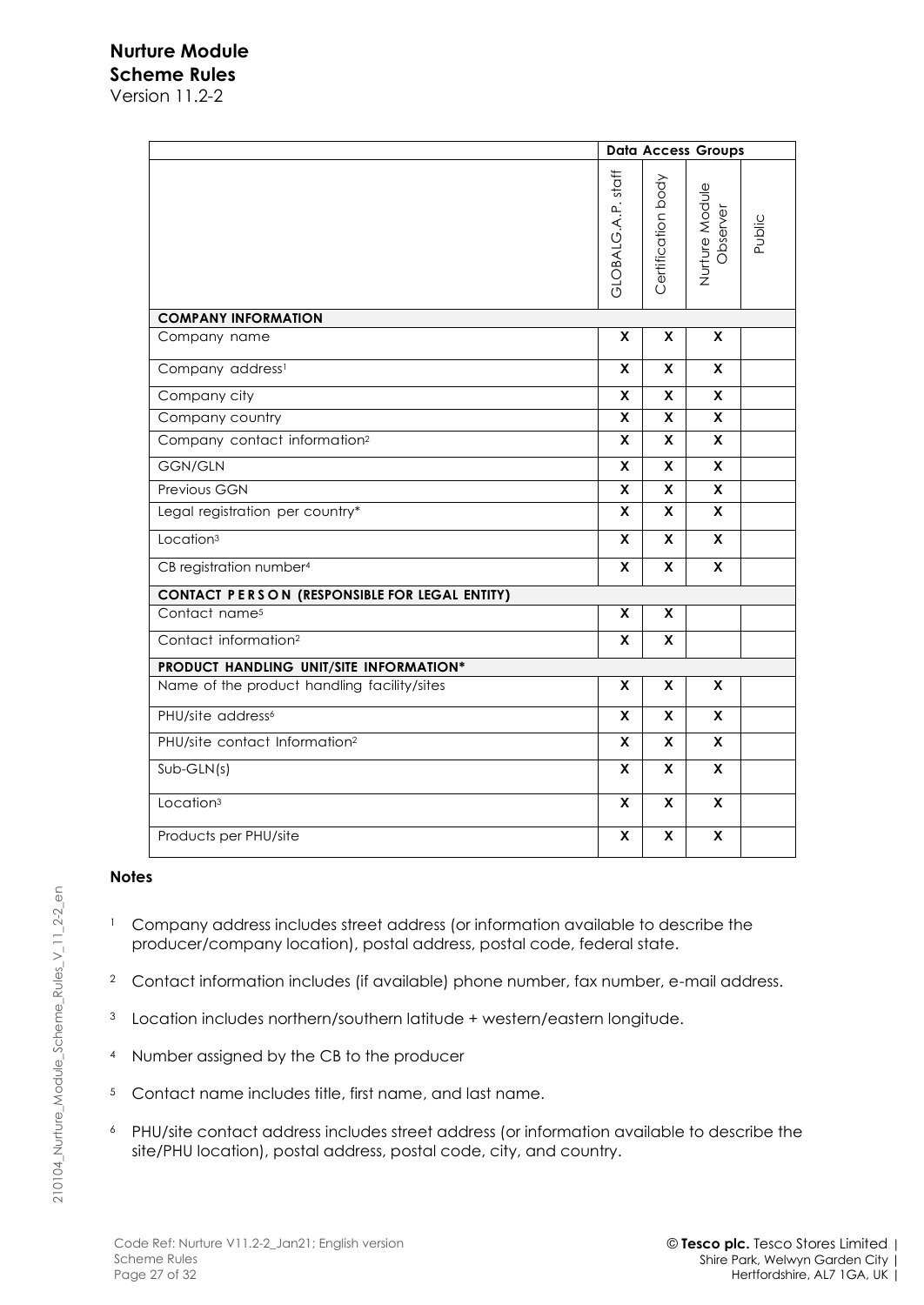Version 11.2-2

# **3. Product-Related Data**

Product data is specific per product and only visible if the product is in an active status (e.g., "accepted").

| Data access groups                                       |                      |                       |                                                                                                                                                              |        |  |
|----------------------------------------------------------|----------------------|-----------------------|--------------------------------------------------------------------------------------------------------------------------------------------------------------|--------|--|
|                                                          | GLOBALG.A.P<br>staff | Certification<br>Apoq | Nurture Module<br>Observe                                                                                                                                    | Public |  |
| Product                                                  | X                    | X                     | X                                                                                                                                                            |        |  |
| Product status                                           | X                    | X                     | X                                                                                                                                                            |        |  |
| Certification option                                     | X                    | X                     | X                                                                                                                                                            |        |  |
| For producer groups: Number of<br>producer group members | X                    | X                     | X                                                                                                                                                            |        |  |
| Certificate validity date                                | X                    | X                     | X                                                                                                                                                            |        |  |
| Certification body                                       | X                    | X                     | X                                                                                                                                                            |        |  |
| GLOBALG.A.P. certificate number                          | X                    | X                     | X                                                                                                                                                            |        |  |
| Countries of destination                                 | X                    | X                     | X                                                                                                                                                            |        |  |
| Quantity data                                            | X                    | X                     | X                                                                                                                                                            |        |  |
| Product attributes <sup>1</sup>                          | X                    | X                     | X                                                                                                                                                            |        |  |
| Certification data <sup>2</sup>                          | X                    | X                     | X                                                                                                                                                            |        |  |
| Nurture Module checklist <sup>3</sup>                    | X                    | $\mathsf{x}$          | <b>Important:</b> The checklist is not<br>visible to all Nurture Module<br>Observer companies, only to<br>those ones authorized by the<br>producer and Tesco |        |  |

#### **Notes**

- <sup>1</sup> Product attributes are additional information linked to a product in an active status. Product attributes of Nurture Module: parallel production, parallel ownership, exclusion/inclusion of harvest, exclusion/inclusion of produce handling, status of the Nurture certification (Gold/Silver).
- <sup>2</sup> Data includes "Valid from" date of the certification and date of certification decision.
- <sup>3</sup> Inspection/audit report details (checklist) linked to the certificate.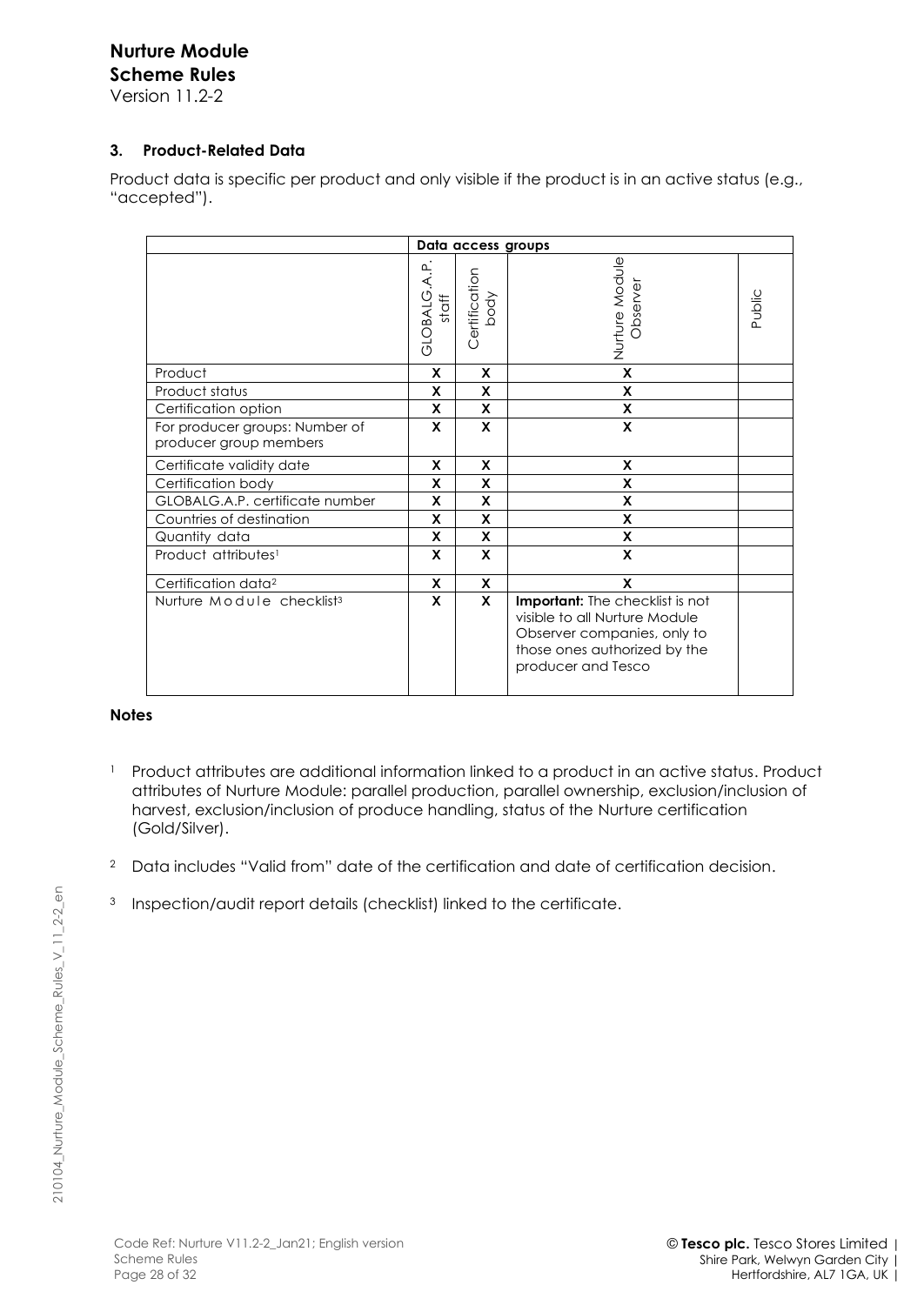# **ANNEX II NURTURE MODULE LOGO USE RULES**

# **1. SPECIFICATIONS**

- (i) Tesco is the owner of the Nurture Logo, which is registered in the UK under registration 2505115. Full details can be found here: [https://trademarks.ipo.gov.uk/ipo](https://trademarks.ipo.gov.uk/ipo-tmcase/page/Results/1/UK00002505115)[tmcase/page/Results/1/UK00002505115.](https://trademarks.ipo.gov.uk/ipo-tmcase/page/Results/1/UK00002505115) Tesco is the owner of the "Nurture" trademark (i.e., the word "Nurture" and the Nurture Logo, collectively the "Nurture trademark").
- (ii) Whilst the Nurture Logo is not permitted to be used on finished product packaging, it may be used under other circumstances with written approval from Tesco. The producer/Tesco primary supplier/CB shall only use the trademark in the manner provided by Tesco and shall not alter, modify, or distort it in any way. The Nurture trademark shall always be obtained from the Brand Design team at Tesco to ensure it contains the exact corporate colour and format. Suppliers should contact their Tesco technical contact, and CBs should contact the GLOBALG.A.P. Secretariat.
- (iii) The Nurture Logo:



(iv) Usage of the Nurture Logo is not transferable to third parties. The producer/Tesco primary supplier/CB shall have a written procedure defining the conditions of use of the Nurture Logo that includes the relevant requirements of this document. The use of the Nurture Logo shall be controlled and a register maintained of the producers/CBs using the Nurture Logo and where the Nurture Logo is in use. Users of the Nurture Logo must indicate that it is a trademark by using the ™ symbol next to it.

# **2. PRODUCERS AND TESCO PRIMARY SUPPLIERS**

- (i) Certification against the requirements of the Nurture Module in its current version entitles the producer/Tesco primary supplier to distribute and market their products under the trademark only to the extent that these products have been registered with a Tescoapproved CB and GLOBALG.A.P. and are produced, handled, or traded in a production site or location registered with the CB and GLOBALG.A.P. and are in full compliance with the requirements of the Nurture Module.
- (ii) Producers and Tesco primary suppliers with Nurture Module certification may use the Nurture trademark in business-to-business communication, on site stationery and marketing materials, and for traceability, segregation, or identification purposes in the supply chain. Producers and Tesco primary suppliers may use the Nurture trademark on pallets that contain only Nurture Module assessed products and that will not appear at the point of sale. The producer/Tesco primary supplier shall indicate when using the trademark that it is a registered trademark. The producer and Tesco primary supplier shall only use the trademark in connection with products complying to the requirements of the Nurture Module.
- (iii) The Nurture trademark shall not appear on the product or consumer packaging at the point of sale. Producers and Tesco primary suppliers shall not use the Nurture trademark on "public-facing" materials, including websites and company signage.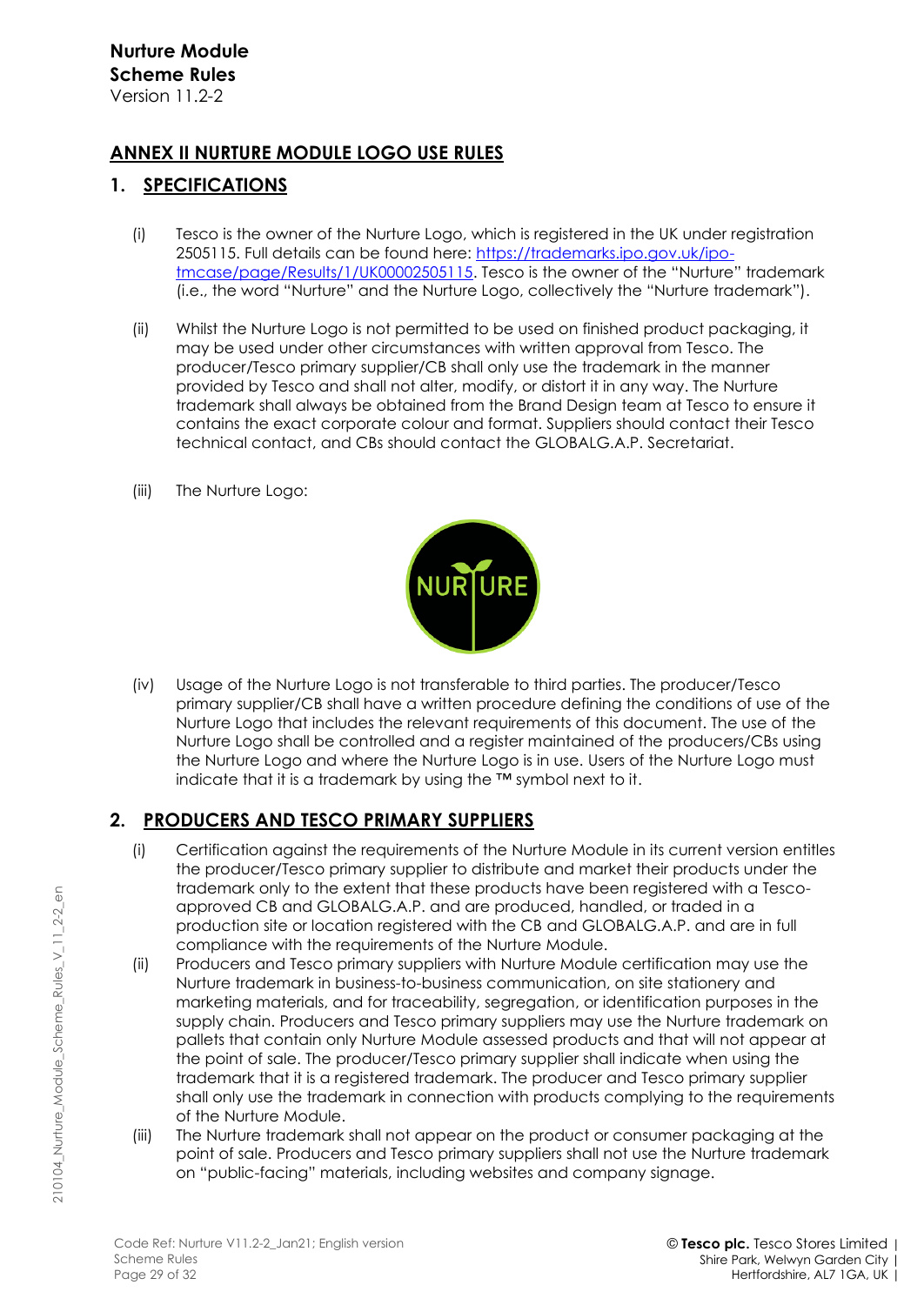(iv) Producers and Tesco primary suppliers shall no longer use the Nurture Logo if they stop supplying Tesco or are no longer Nurture Module certified because of certificate expiry, withdrawal, or suspension. In addition, failure to comply with the obligations of logo usage, incurring a sanction, or termination of membership shall lead to a temporary or permanent withdrawal of the right of use of the logo.

# **3. CERTIFICATION BODIES**

- (i) Nurture Module approved CBs may use the Nurture trademark in promotional material directly linked to their Nurture Module assessment activities, on their websites, in business-to-business communication, and on the Nurture Module certificates they issue. The CB shall indicate when using the trademark that it is a registered trademark.
- (ii) CBs shall no longer use the Nurture Logo if they are no longer approved to carry out Nurture Module assessments.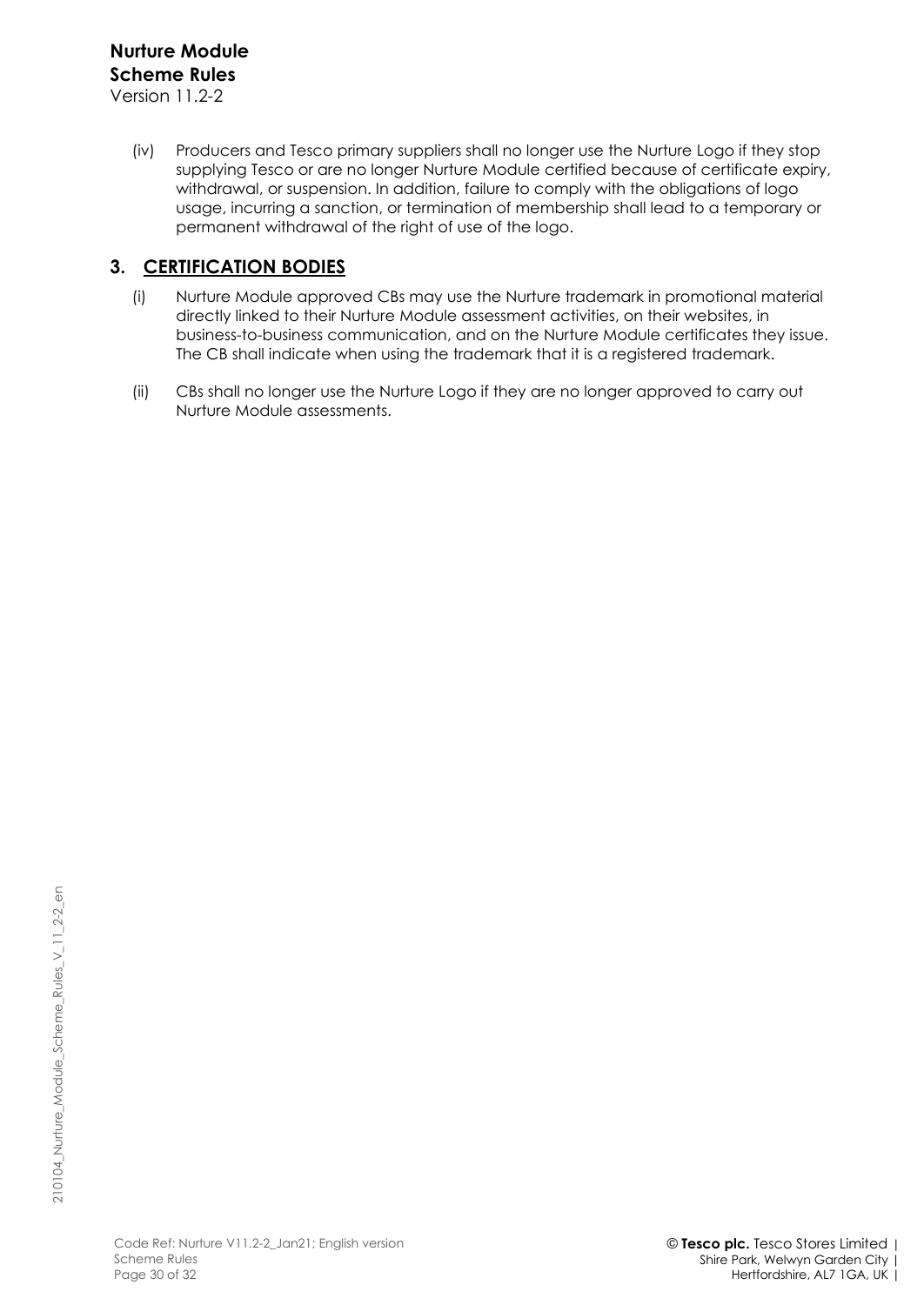# **VERSION/EDITION UPDATE REGISTER**

| <b>New Document</b>                                       | Replaced<br><b>Document</b>                         | Date of<br><b>Publication</b> | <b>Description of Modifications</b>                                                                                                                                                                                                                                                                                                                                                                                                                                                                                                                                                                                                                                                                                                                                                                                                                                                                    |
|-----------------------------------------------------------|-----------------------------------------------------|-------------------------------|--------------------------------------------------------------------------------------------------------------------------------------------------------------------------------------------------------------------------------------------------------------------------------------------------------------------------------------------------------------------------------------------------------------------------------------------------------------------------------------------------------------------------------------------------------------------------------------------------------------------------------------------------------------------------------------------------------------------------------------------------------------------------------------------------------------------------------------------------------------------------------------------------------|
| 170929_Nurture-<br>Scheme_Rules-V_11_1_en                 | 170101_Nurture-<br>Scheme Rules-<br>$V_l1_l_0_{en}$ | 29.09.2017                    | Changes to adapt the Scheme Rules to<br>the existence of the new CB Rules &<br>Integrity Programme document, and to<br>the introduction of clarifications made<br>during the validity of TN v11.0 like a new<br>compliance level (Nurture Pass), or the<br>alignment of GLOBALG.A.P. and TN<br>certificates.<br>Inclusion of the TN certificate template<br>and the Data Access Rules as Annexes.                                                                                                                                                                                                                                                                                                                                                                                                                                                                                                      |
| 180910_Nurture-<br>Scheme_Rules-V_11_2_en                 | 170929_Nurture-<br>Scheme_Rules-<br>$V_l_l_l$ _en   | 10.09.2018                    | Changes<br>regarding<br>the<br>producer<br>confirmation form to align the Scheme<br><b>Rules</b><br>with<br>the<br>updated<br>producer<br>confirmation procedure defined in the<br>CB Rules & Integrity Programme. Update<br>of some definitions. Alignment of several<br>rules to IFA general regulations.<br>Minor formatting and spelling corrections<br>Amendment of Data Access Rules                                                                                                                                                                                                                                                                                                                                                                                                                                                                                                             |
| 190315 Nurture-<br>Scheme_Rules-V_11_2-<br>$1$ _en        | 180910_Nurture-<br>Scheme_Rules-<br>$V_l1_l_2$ en   | 15.03.2019                    | Change in 8.2.6 f) to keep the personal<br>information anonymous.                                                                                                                                                                                                                                                                                                                                                                                                                                                                                                                                                                                                                                                                                                                                                                                                                                      |
| 2101014_Nurture_Module_<br>Scheme_Rules_V_11_2-<br>$2$ en | 190315_Nurture-<br>Scheme_Rules-<br>$V_l1_l_2-l_en$ | 04.01.2021                    | Spelling changed to "Nurture"<br>Minor formatting and spelling changes<br>Removed no longer relevant reference<br>to TN10<br>5. Reference to old Nurture Module<br>confirmation process removed<br>5. e) Added reference to Nurture Module<br>Guidelines<br>5. Added clarification of applicability of<br>GLOBALG.A.P. general regulations<br>6. Added clauses b), c), and d) as<br>clarifications on applicability of Nurture<br>Module certification<br>6.3 Added new Nurture Module producer<br>confirmation process<br>8.2.6 Amended according<br>to new<br>Module<br>checklist<br>Nurture<br>upload<br>requirements<br>9.1 e) Added clarification for Option 1<br><b>QMS</b><br>Nurture<br>with<br>Module<br>level<br>calculation<br>9.2 b) Requirement for formal notification<br>safety non-conformances<br>food<br>on<br>added<br>9.3.1 b) Removed<br>9.4 e) Added rule for delisted producers |